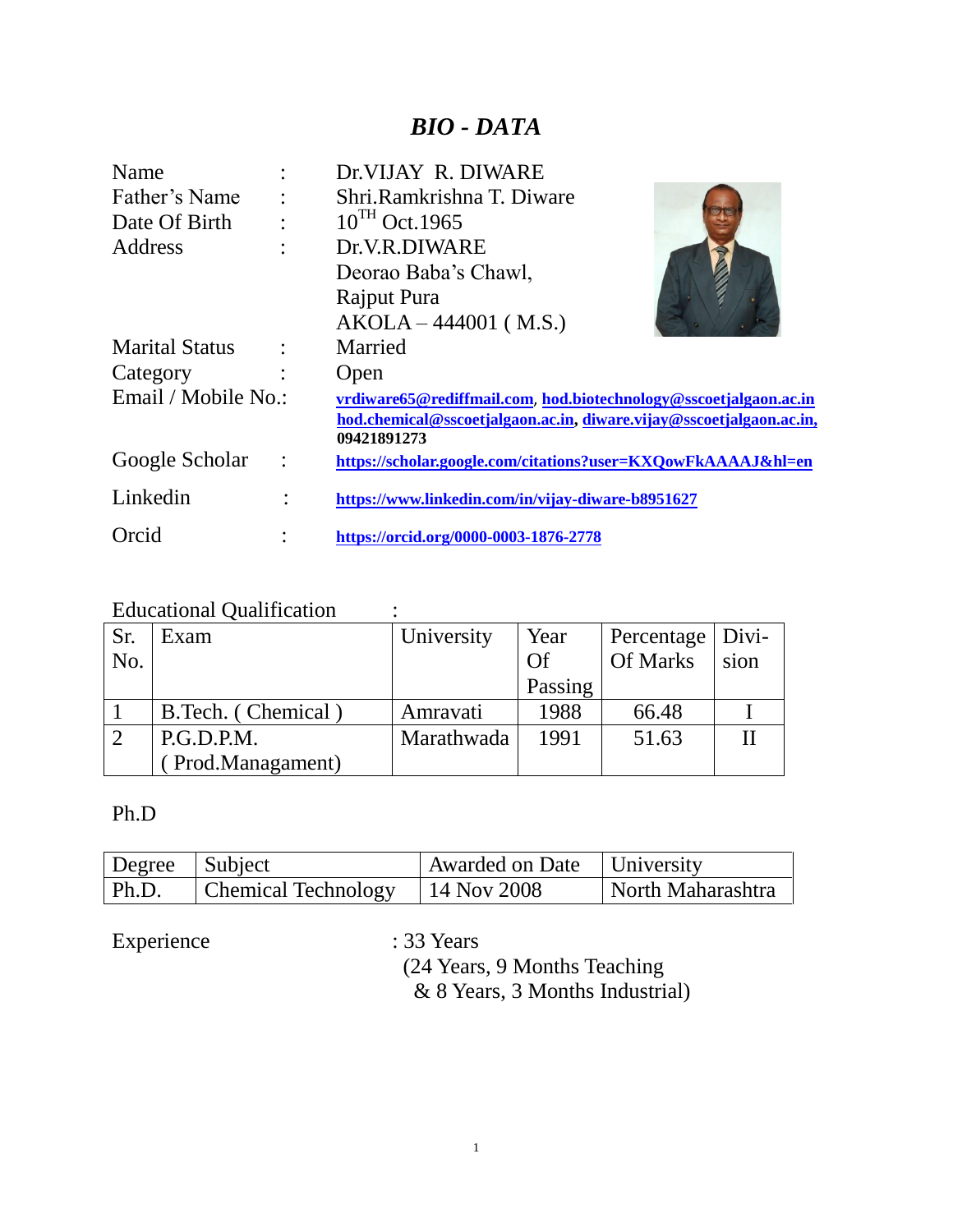i) Teaching Experience :

| Sr.            | Name Of Employer            | Designa   | Period                                |                            |  |
|----------------|-----------------------------|-----------|---------------------------------------|----------------------------|--|
| No.            |                             | tion      | From                                  | To                         |  |
| $\mathbf{1}$   | <b>SSBT'S COET</b>          | Head $&$  | $1st$ May 2012                        | Till Todate                |  |
|                | Bambhori, Jalgaon           | Asso.     |                                       |                            |  |
|                | <b>Chemical Engineering</b> | Prof.     |                                       |                            |  |
|                | Biotechnology               | $\rm{IC}$ | $28^{\text{th}}$<br>February          | Till Todate                |  |
|                | Engineering                 | Head      | 2019                                  |                            |  |
| $\overline{2}$ | <b>SSBT'S COET</b>          | Asso.     | $1st$ Jan 2012                        | 30 <sup>th</sup><br>April, |  |
|                | Bambhori, Jalgaon           | Prof.     |                                       | 2012                       |  |
| 3              | <b>SSBT'S COET</b>          | Asstt.    | $\overline{1}$ <sup>st</sup> Jan 2009 | 31 <sup>st</sup> Dec 2011  |  |
|                | Bambhori, Jalgaon           | Prof.     |                                       |                            |  |
| $\overline{4}$ | <b>SSBT'S COET</b>          | Senior    | $1st$ Aug. 2007                       | 31 <sup>st</sup> Dec 2008  |  |
|                | Bambhori, Jalgaon           | Lecturer  |                                       |                            |  |
| 5              | <b>SSBT'S COET</b>          | Lecturer  | $23rd$ Aug.1999                       | $31st$ July 2007           |  |
|                | Bambhori, Jalgaon           |           |                                       |                            |  |
| 6              | Anuradha Engineering        | Lecturer  | $13^{th}$ Aug. 1997                   | $21^{st}$ Aug. 1999        |  |
|                | College, Chikhali           |           |                                       |                            |  |

# ii) Industrial Experience :

| Sr.            | Name Of Employer       | Designation         | Period                       |                    |
|----------------|------------------------|---------------------|------------------------------|--------------------|
| No.            |                        |                     | From                         | To                 |
|                | Radiant Agro-Chem Pvt  | Shift               | $6^{\text{th}}$              | $31st$ Aug. 1989   |
|                | Ltd. Aurangabad        | Incharge            | May1989                      |                    |
| $\sqrt{2}$     | Anil Chemicals Ltd.    | Shift<br>$\equiv$ . | $\overline{1}$ <sup>st</sup> | 20 <sup>th</sup>   |
|                | Aurangabad             | Incharge            | Sept.1989                    | March1993          |
| $\overline{3}$ | Ador Poly – Containers | Production          | 20 <sup>th</sup>             | $25^{th}$ Feb.1996 |
|                | Ltd.                   | Executive           | March1993                    |                    |
| $\overline{4}$ | Ran Chemical Pvt.Ltd.  | Production          | 1 <sup>st</sup>              | 17 <sup>th</sup>   |
|                | Nagpur                 | Supervisor          | March1996                    | Aug.1997           |

# **Membership of Professional Society:**

- Life Member (LM 25631) : The Indian Society for Technical Education (ISTE)
- Life Member (LM 46095): Indian Institute of Chemical Engineers (IIChE)
- Member (154431): International Association of Engineers (IAENG)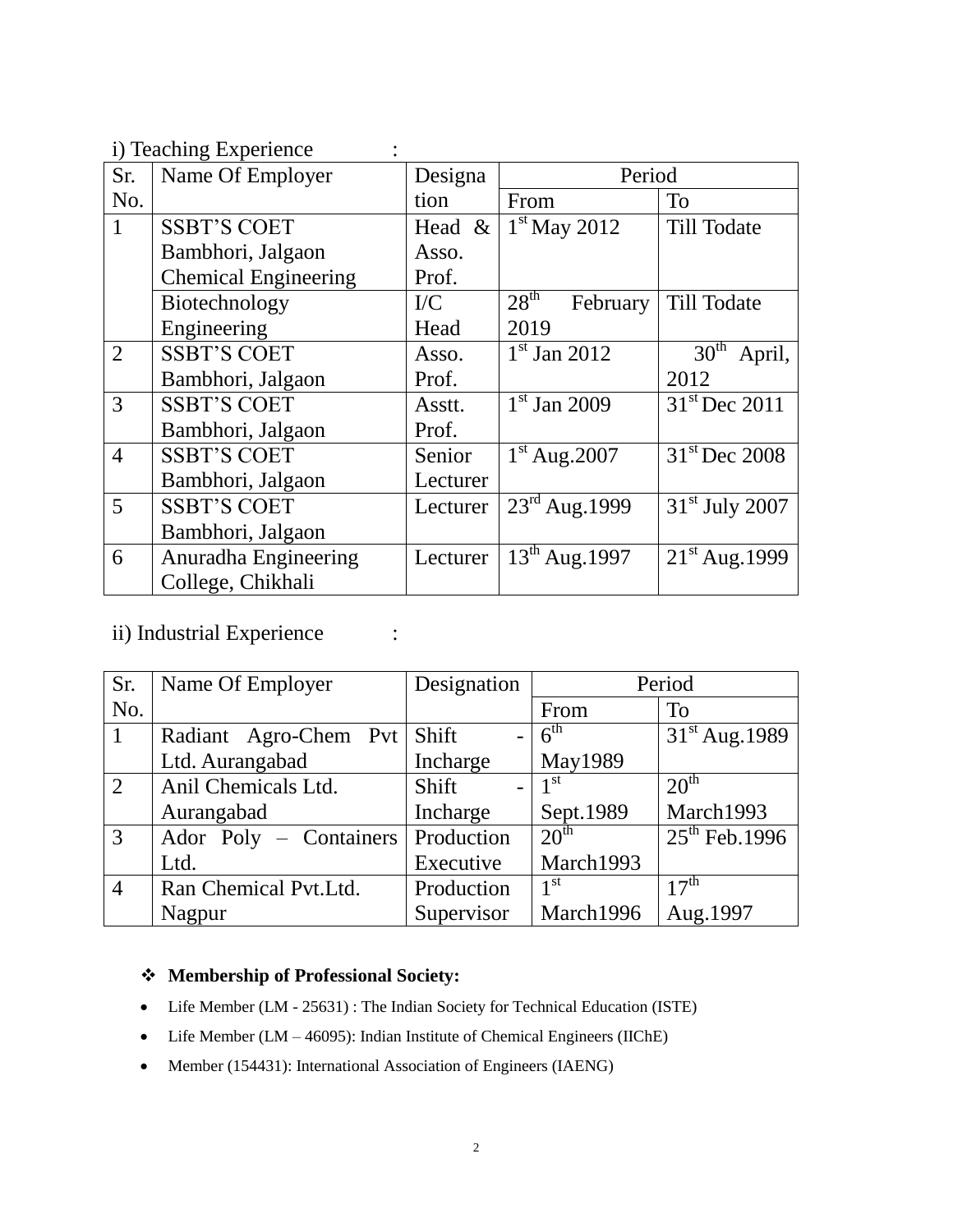## **HONORS & ACHIEVEMENTS:**

- Elected Member, Board of Studies, Chemical Engineering, Chemical Technology and Biotechnology Engineering, Kavayatri Bahinabai Chaudhari North Maharashtra University, Jalgaon. (2017)
- NBA Accreditation of the department w.e.f. July 01, 2014 for Two years (in the tenure as HoD Chemical Engineering)
- Chairman for Ph.D. Viva
- Coordinator, Student's Chapter Indian Institute of Chemical Engineers (IIChE),

## **Convener / Coordinator of National / International Conference:**

- Coordinator of a National Conference on "**Green and Clean Technology**" organized by SSBT"s College of Engineering and Technology, Bambhori, Jalgaon, on March 11, 2012.
- Convener of an International Conference on "**Advances in Energy Technology**" organized by SSBT's College of Engineering and Technology, Bambhori, Jalgaon, on March  $29<sup>th</sup>$ , 2013.
- Convener of an International Conference on "**Sustainable Development**", organized by SSBT"s College of Engineering and Technology, Bambhori, Jalgaon, on February 25-26, 2014.
- Convener of an "**International Conference on Global Trends In Engineering, Technology and Management**", on December 22-24, 2017.
- Convener of an "**International Conference on Global Trends in Science, Technology, Humanity, Commerce and Management (ICGTSTHCM19)** on December 28 -30, 2019.
- Convener of an "**International Conference on Global Trends in Science, Technology, Humanity, Commerce and Management (ICGTSTHCM2022)** on January 1 -30, 2022.

## **Certificate of Motivation/ Appreciation/ Contribution:**

- Received Certificate of Merit as Judge in ABHIGYAN-2, a National Level Technical Symposium organized by COET, AKOLA on January 16, 2010.
- Received appreciation Certificate from North Maharashtra University as an **Organizing Committee Member** for University level intercollegiate Youth Festival "**YUVARANG 2015**", which was jointly organized by the Student Welfare Department, North Maharashtra University, Jalgaon and SSBT"s College of Engineering & Technology, Bambhori, Jalgaon, during  $7<sup>th</sup>$  to  $10<sup>th</sup>$  January 2016.
- Received letter of motivation for innovative project on "**Preparation of Nano catalyst and its Applications**" from Dr. Sudhir Tambe, MLC, Maharashtra State on 19/07/2016.
- Received Certificate of Motivation as a Mentor for project on "**Manufacturing of Orthonitrochorobenzene using Microwave Irradiation**" Working Model Participated and presented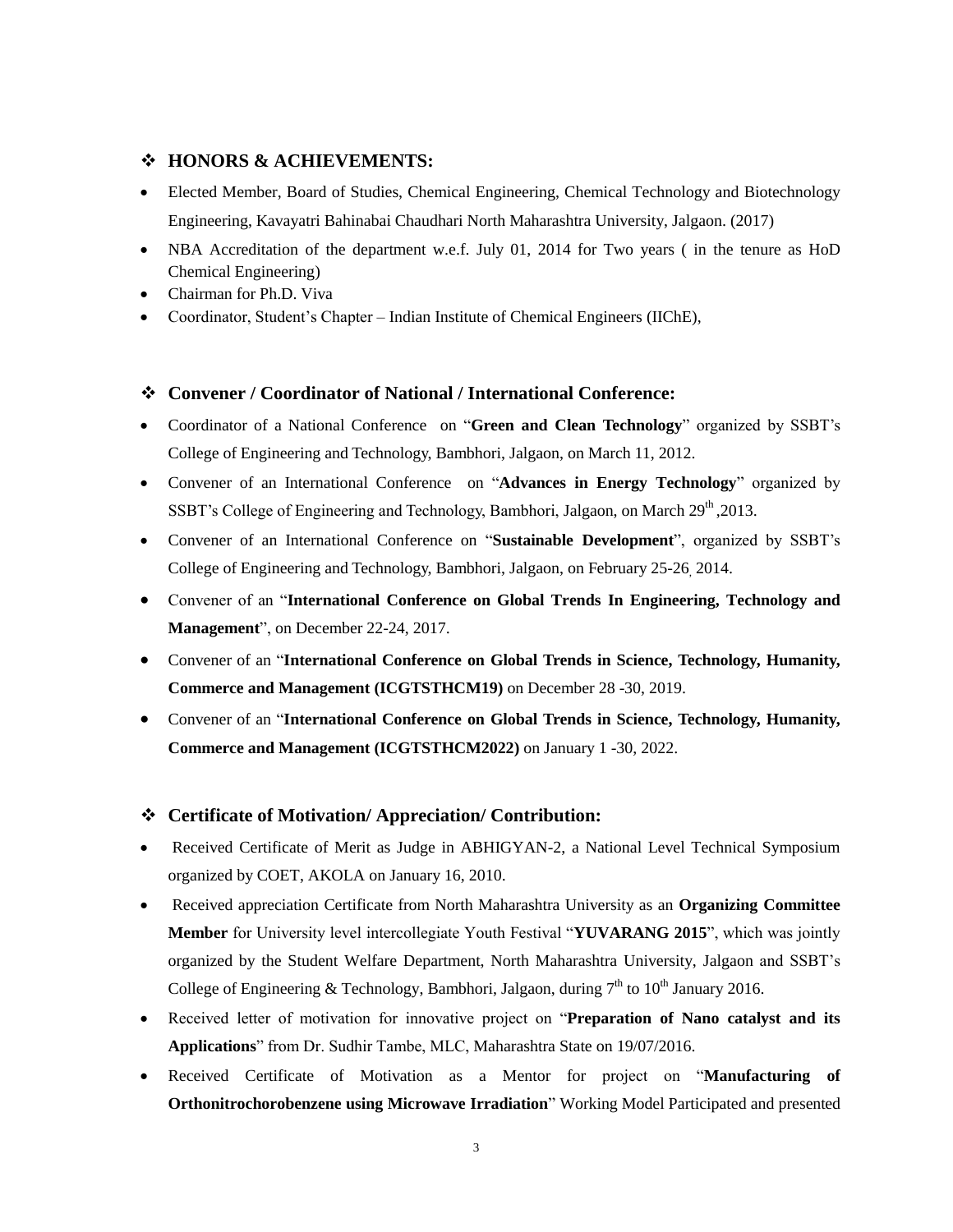by Mr.Darshan Girase and Miss Priyanka Mahajan Received First Prize at DIPEX 2018, Sangli, under S-8 category during March 10-13, 2018.

 Received exceptional contribution Certificate as Jury for "**Internal Hackathon for SMART INDIA HACKATHON 2020**".

# **Research / Publication Work :**

# **Research:**

- Recognized Ph.D. guide in Chemical Engineering and Technology of N.M.U., Jalgaon
- No. of students completed Ph.D.: 01
- No. of students submitted synopsis for Ph.D. submission thesis submission: 01
- No. of students registered for Ph.D.: 02

# **As a mentor for Three students projects sponsored under Innovative and Entrepreneurship Development Center of DST, GOI, New Delhi.**

- During 2013-14, "Photo-catalytic degradation of detergent : kinetic study under slurry phase reactor" , amount Rs.1.0Lakh.(Completed)
- During 2015-16, "Preparation of Nano Catalyst and its applications", amount Rs.1.0 Lakh.(Completed)
- During 2016-17, "Fabrication and Study of Concentric Pipe Heat Exchanger", amount Rs.1.0 Lakh (Completed)
- **As a mentor for students project sponsored under Shram Sadhana Innovative and Entrepreneurship Development Center (SSIEDC), SSBT's COET, Bambhori Jalgaon.**
- During 2017-18, " Study of Manufacturing of Orthonitrochorobenzene ", amount Rs.0.37 Lakh (In Progress)

# **Project Under Shram Sadhana Research Promotion Scheme:**

 Research Project titled "Treatment of Dairy Wastewater Using Microwave Reactor" sponsored under Shram Sadhana Research Promotion Scheme of SSBT"s COET, Bambhori Jalgaon for the Period of two years from  $29<sup>th</sup>$  January 2018, Amount Rs.1.75 Lakh. (In completed)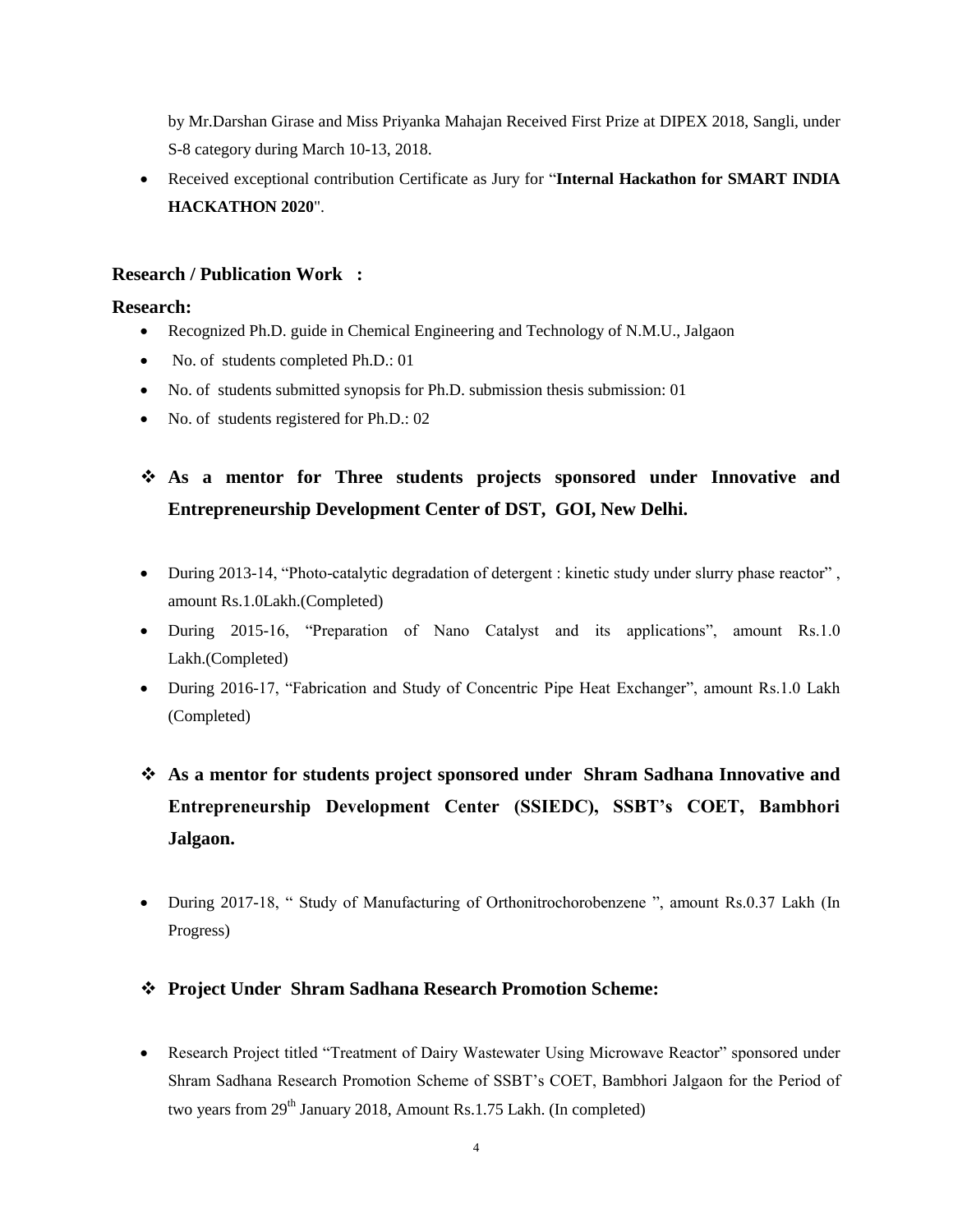## **Participation in Research Convention Avishkar:**

- Participated and presented research work in the area Engineering and Technology under Post PG (PPG) in the Jalgaon District Level Research Convection Avishkar – 2017 organized at M.J. College, Jalgaon on  $21<sup>st</sup>$  December 2017.
- Participated and presented research work in the area Engineering and Technology under category of the Teacher in the Jalgaon District Level Research Convection Avishkar – 2018 organized at Dhanaji Nana Mahavidyalaya, Faizpur, on  $27<sup>st</sup>$  December 2018.

#### **Research Publications:**

## **A. Research Papers Published In International Reputed Journal:**

1. A.S.Goje, Y. P. Chauhan, **V. R. Diware** and S. Mishra. Micro-Kinetics and Mass Transfer Study of Treatment of Aqueous and Alcoholic Potassium Hydroxide on Poly (Butylene Terephthalate) Waste. Polymer-Plastics Technology and Engineering , Marcel Dekker, New York, USA, 43 (1) , Page no. 177 – 198 , 2004, [ISBN/ISSN:0360-2559, DOI:10.1081/PPT-120027470,Impact Factor:1.48, Published online**:** 14 Feb 2007].

2. A.S.Goje**, V. R. Diware**, S. A. Thakur, Y. P. Chauhan, and S. Mishra. Aminolysis of Poly (Ethylene Terephthalate) Waste For Recovery of Value Added Comonomeric Product. Polymer-Plastics Technology and Engineering , Marcel Dekker, New York, USA, 43 ( 2 ) , Page no. 407 – 426, 2004, [ISBN/ISSN:0360- 2559,DOI:10.1081/PPT-120029971, ,Impact Factor:1.48,Citation:7, Published online: 14 Feb 2007].

3. A.S.Goje**,** S. A. Thakur, **V. R. Diware**, Y. P. Chauhan, and S. Mishra. Chemical Recycling, Kinetics And Thermodynamics of Hydrolysis of Poly (Ethylene Terephthalate) (PET) Waste With Nonaqueous Potassium Hydroxide Solution. Polymer-Plastics Technology and Engineering , Marcel Dekker, New York, USA , 43 (2) , Page no. 369 – 388 , 2004, [ISBN/ISSN:0360-2559,DOI:10.1081/PPT-120029969 ,Impact Factor:1.48,Citation:4, Published online: 14 Feb 2007].

4. A.S.Goje, **V. R. Diware,** Tushar M. Patil and S. Mishra. Micro-Kinetics and Mass Transfer Study of Treatment of Aqueous and Alcoholic Potassium Hydroxide on Poly (Ethylene Terephthalate) Waste. Polymer-Plastics Technology and Engineering , Marcel Dekker, New York, USA ,43 ( 3 ) , Page no. 889 – 912 , 2004, [ISBN/ISSN:0360-2559,DOI:10.1081/PPT-120038069,Impact Factor:1.48, Published online**:** 14 Feb 2007].

5. A.S.Goje, **V. R. Diware**, S. A. Thakur and S. Mishra. Micro-Kinetics and Mass Transfer In Aqueous Alkaline Depolymerization of Poly (Ethylene Terephthalate) (PET). Polymer-Plastics Technology and Engineering , Marcel Dekker, New York, USA , 43 ( 3 ) , Page no. 913 – 936 , 2004, [ISBN/ISSN:0360- 2559,DOI:10.1081/ PPT-120038070,Impact Factor:1.48, Citation: 1,Published online**:** 14 Feb 2007].

6. A.S.Goje**,** S. A. Thakur, **V. R. Diware**, S. A. Patil, P. S. Dalwale, and S. Mishra. Hydrolytic Depolymerization Of Poly (Ethylene Terephthalate) Waste At High Temperature Under Autogenous Pressure.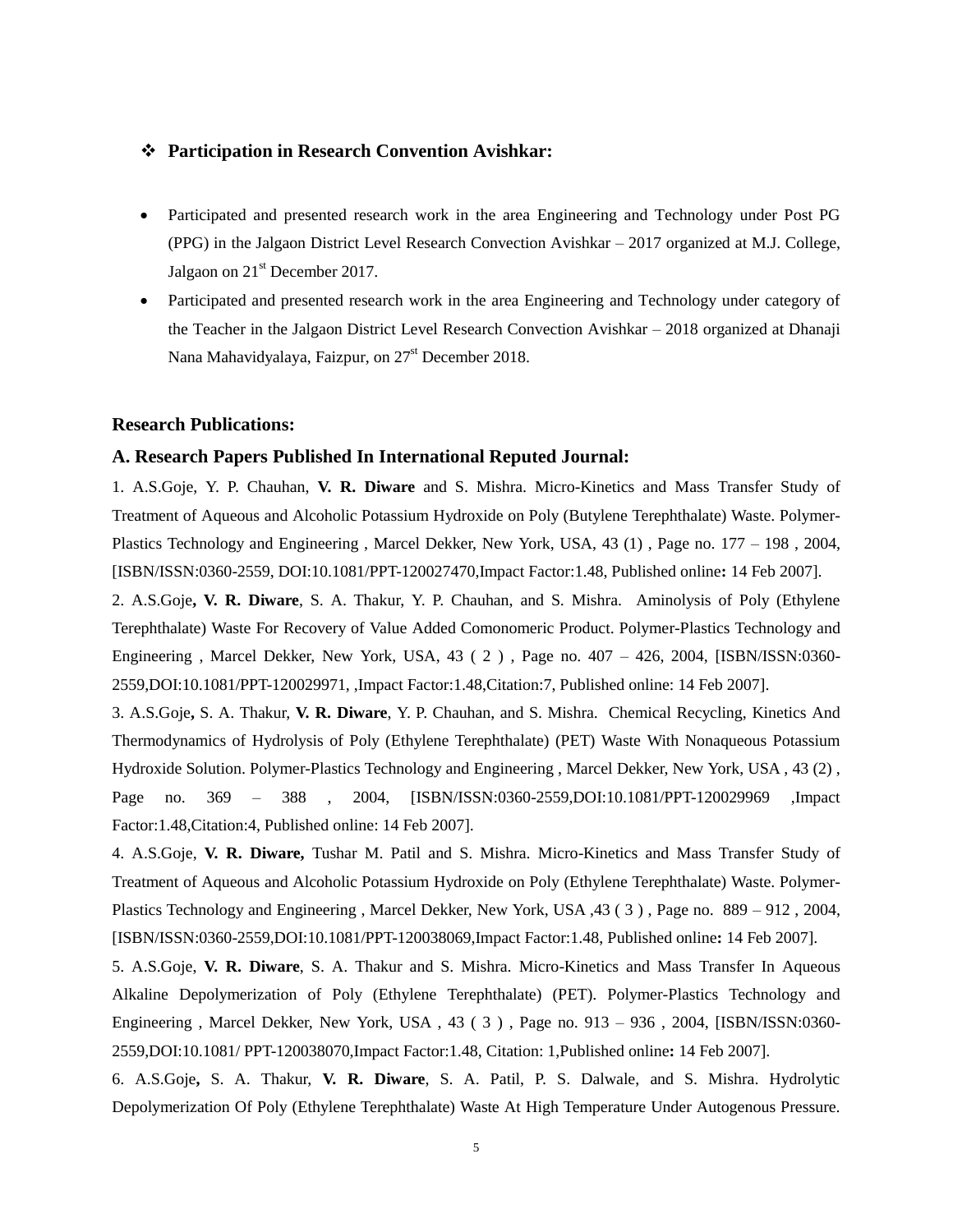Polymer-Plastics Technology and Engineering , Marcel Dekker, New York, USA , 43 ( 4 ) , Page no. 1093 – 1113 , 2004, [ISBN/ISSN:0360-2559,DOI: 10.1081/PPT-200030031,Impact Factor:1.48, ,Published online**:** 14 Feb 2007]

7. A.S.Goje, S. A. Thakur, **V. R. Diware**, Y.P.Chauhan , T.M.Patil, S.A.Patil and S. Mishra. Glycolytic Aminolysis of Poly (Ethylene Terephthalate) Waste At Atmospheric Pressure For Recovery of A Value Added Insecticide. Polymer-Plastics Technology and Engineering. Taylor & Francis Group, New York, USA., Vol 44, Issue No. 1, Page no. 163-181, 2005, [ISBN/ISSN:0360-2559,DOI:10.1081/PTE-200046109,Impact Factor:1.48, Citation: 2,Published online**:** 14 Feb 2007].

8. A. S. Goje , **V. R. Diware** and S. Mishra Heat Transfer Studies in an Agitated Vessel During Aqueous Alkaline Depolymerization of Poly(Ethylene Terephthalate) (PET) Waste. Polymer-Plastics Technology and Engineering. Taylor & Francis Group, New York, USA., Vol 45, Issue No. 2, Page 231- 242, 2006, [ISBN/ISSN:0360-2559,DOI:10.1080/03602550500373485,Impact Factor:1.48, Citation: 1,Published online**:** 14 Feb 2007].

9**. V.R.Diware,** .A.S.Goje and S.Mishra Study Of Profitability And Break-Even Analysis For Glycolytic Depolymerization Of Poly (Ethylene Terephthalate) (PET) Waste During Chemical Recycling Of Value Added Monomeric Products. Pratibha: International Journal Of Science, Spirituality, Business And Technology (IJSSBT), Vol.1, No.1,March 2012, Pageno.38-42,ISSN(Print)2277-7261.

10**.** S. L.Patil, **V.R.Diware**, H. Hussain "Carbon Credits Gains Due To Reuse of Flyash In Concrete Technology", published in "International Journal Engineering Research and Technology". Volume 2, Number 2 (February- 2013), page no. 592-597, [ISSN: 2278-0181. Crossref - DOI Prefix: 10.17577, Impact Factor 1.76]. 11. Khairnar P, Chavan F., **Diware V.R.**, " Generation of Energy from Distillery Waste Water", published in Pratibha: International Journal Of Science, Spirituality, Business And Technology (IJSSBT) ISSN (Print) 2277- 7261 **IJSSBT, VOL. 2, No.1, Nov. 2013**. Page No. 29-35.

12. **V.R.Diware**, H. Hussain and S.K.Dahiwelkar, "Universal Performance Parameter for Photo Catalytic Oxidation in Slurry Phase", published in International Journal of Emerging Trends in Engineering and Development, Issue 4, Vol.3 (May 2014), Page No. 756-763, [ISSN 2249-6149, Impact Factor: 2.87].

13. Kishor S.Wani<sup>1</sup>, Mujahid Husain<sup>2</sup> and **Vijay R Diware**, "Detergent Removal from Sullage by Photocatalytic Process", accepted for the publication in Pratibha: International Journal Of Science, Spirituality, Business And Technology (IJSSBT) ISSN (Print) 2277-7261 IJSSBT, VOL. 3, No.1, Page No.1 -5, Dec. 2014.

14. **V.R.Diware**, H. Hussain, "Study on Universal Performance Parameter for Photo Catalytic Oxidation in Slurry Phase", published in Cyber Times International Journal of Technology and Management ,Vol.7, Issue 2, page no. 1- 7, April- September 2014, [ISSN No.: 2278-7518,Impact Factor: 4.896].

15. Y.D.Thakare,Mrs S.M.Jadhav and **V.R.Diware**, H. Hussain, "Degradation of Acid Orange 7 Dye Using Combination Ultrasonic Cavitation (US) with H<sub>2</sub>O<sub>2</sub> Study on Universal Performance Parameter for Photo Catalytic Oxidation in Slurry Phase", published in Cyber Times International Journal of Technology and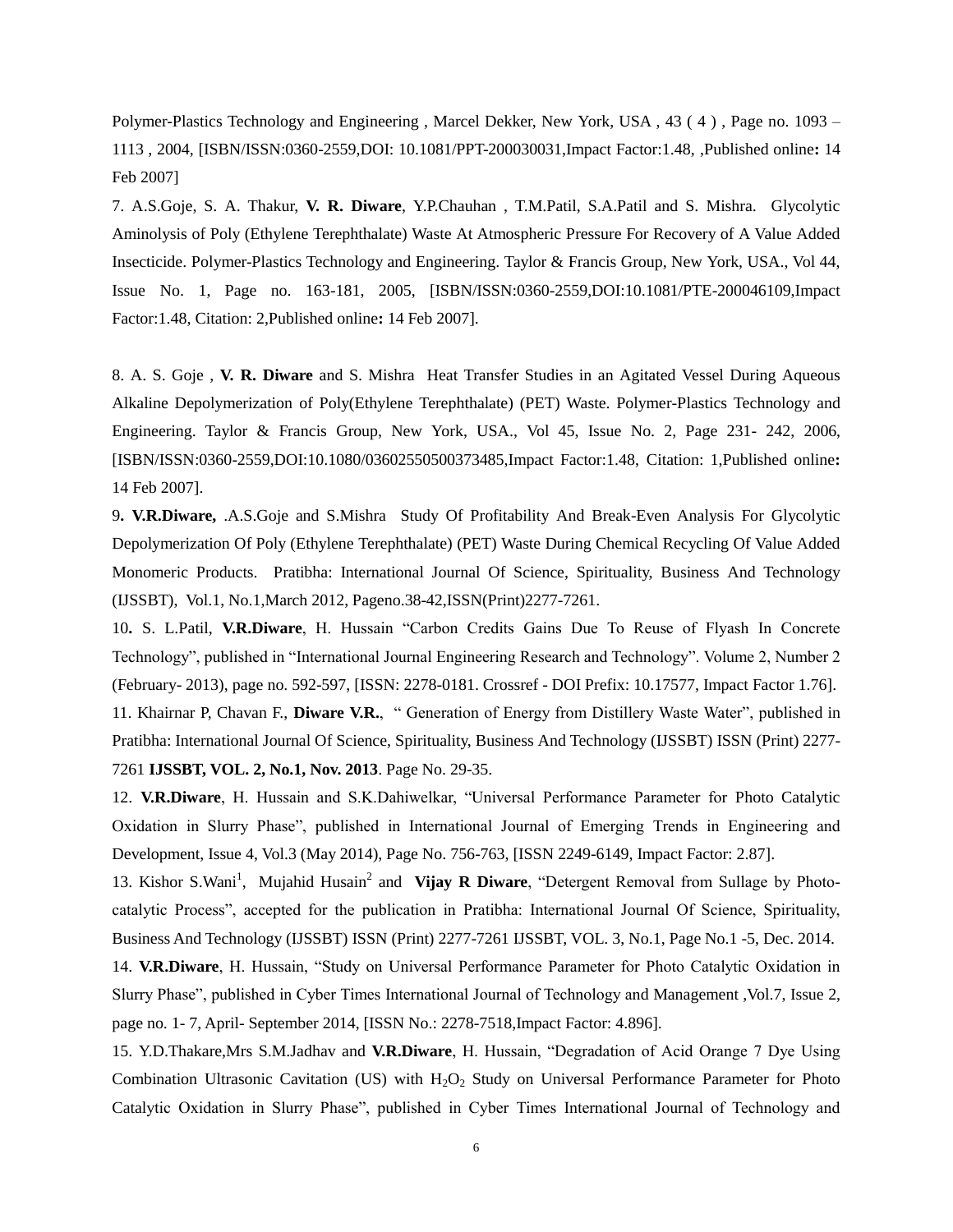Management ,Vol.7, Issue 2, , page no. 77- 84, April- September 2014, [ISSN No.: 2278-7518, Impact Factor: 4.896].

16. P.M. Solanki, D.S. Deshmukh and **Vijay R Diware**, "Investigation of Material Properties for Thermoelectric Generator System Application", published in Pratibha: International Journal Of Science, Spirituality, Business And Technology (IJSSBT) ISSN (Print) 2277-7261 IJSSBT, VOL. 4, No.1,page no.37- 43, Nov. 2015.

17. P.M.Solanki, Dr. D.S. Deshmukh, **Dr. V. R. Diware "**A Review on factors to be considered for a thermoelectric power Generation System Design**",** published in International Journal of Engineering Trends and Technology ,ISSN: 2231-5381, Special Issue, ICGTETM Number-1, January 2016 Page No. 72 to 77. DOI: 10.14445/22315381/IJETT-ICGTETM-N2, Impact Factor: 1.795

18. Yogendra D. Thakare, **Vijay R. Diware,** Kishor S. Wani **"**Decolorization of Malachite Green Dye Using UV + H<sub>2</sub>O<sub>2</sub> and Photo Fenton Processes", published in International Journal of Engineering Trends and Technology, ISSN: 2231-5381, Special Issue, ICGTETM Number-1, January 2016 Page No. 90 to 93. DOI: 10.14445/22315381/IJETT-ICGTETM-N1, Impact Factor: 1.795

19. Jitendra Wadadkar, D.B.Sadaphale, **Dr. V. R. Diware "**Fatigue Behaviour of Threaded Pipe Connection under Static Loading**",** published in International Journal of Engineering Trends and Technology ISSN: 2231- 5381, Special Issue, ICGTETM Number-4, January 2016 Page No. 446 to 448. DOI: 10.14445/22315381/IJETT-ICGTETM-N4, Impact Factor: 1.795

20. P.M. Solanki, D.S. Deshmukh and **Vijay R Diware**, " Design and Development of Experimental Setup for Thermoelectric generator system Performance Analysis", published in Pratibha: International Journal Of Science, Spirituality, Business And Technology (IJSSBT) ISSN (Print) 2277-7261 IJSSBT, VOL. 4, No.2,page no.47-51, May. 2016.

21. Chetan Kharche, Sushila Pawade and **Dr. V. R. Diware**, "Review of Dimple Tube Double Pipe Heat Exchanger Design", published in Pratibha: International Journal Of Science, Spirituality, Business And Technology (IJSSBT) ISSN (Print) 2277-7261 IJSSBT, VOL. 5, No.1, page no.38-41, December- 2016.

22. P.M. Solanki, Dr. D.S. Deshmukh and Dr. **V. R Diware**, "Experimental Investigation On Thermoelectric Generator System For Performance Enhancement", published in International Journal of Development Research, ISSN: 2230-9926, VOL. 6, Issue No.12, page no. 10582-10586*,* December- 2016. Impact Factor: [4.753.](http://sjifactor.com/passport.php?id=17901)

23. Dr. D.S. Deshmukh, P.M. Solanki, Dr. **V. R Diware** and Dr. S.P. Shekhawat, "Thermoelectric Generator System For Generation of Electric Power Waste Heat Energy From Two Wheeler Silencer", published in International Journal of Creative Research Thought, ISSN: 2320-2882, ICGTETM Dec.2017, VOL. 5, Issue No.12, page no. 145 -151, December- 2017. Impact Factor: 5.97, http: // doi.one/10.1727/IJCRT.17140.

24. Shubhangi R. Deshmukh, Dr. **V. R Diware,** Dr. S.A.Thakur and V.P.Sangore, "Separation of Azeotropic Solution of Ethyl Acetate- Ethanol by Cobalt Nitrate", published in International Journal of Creative Research Thought, ISSN: 2320-2882, ICGTETM Dec.2017, VOL. 5, Issue No.12, page no. 398 -402, December- 2017.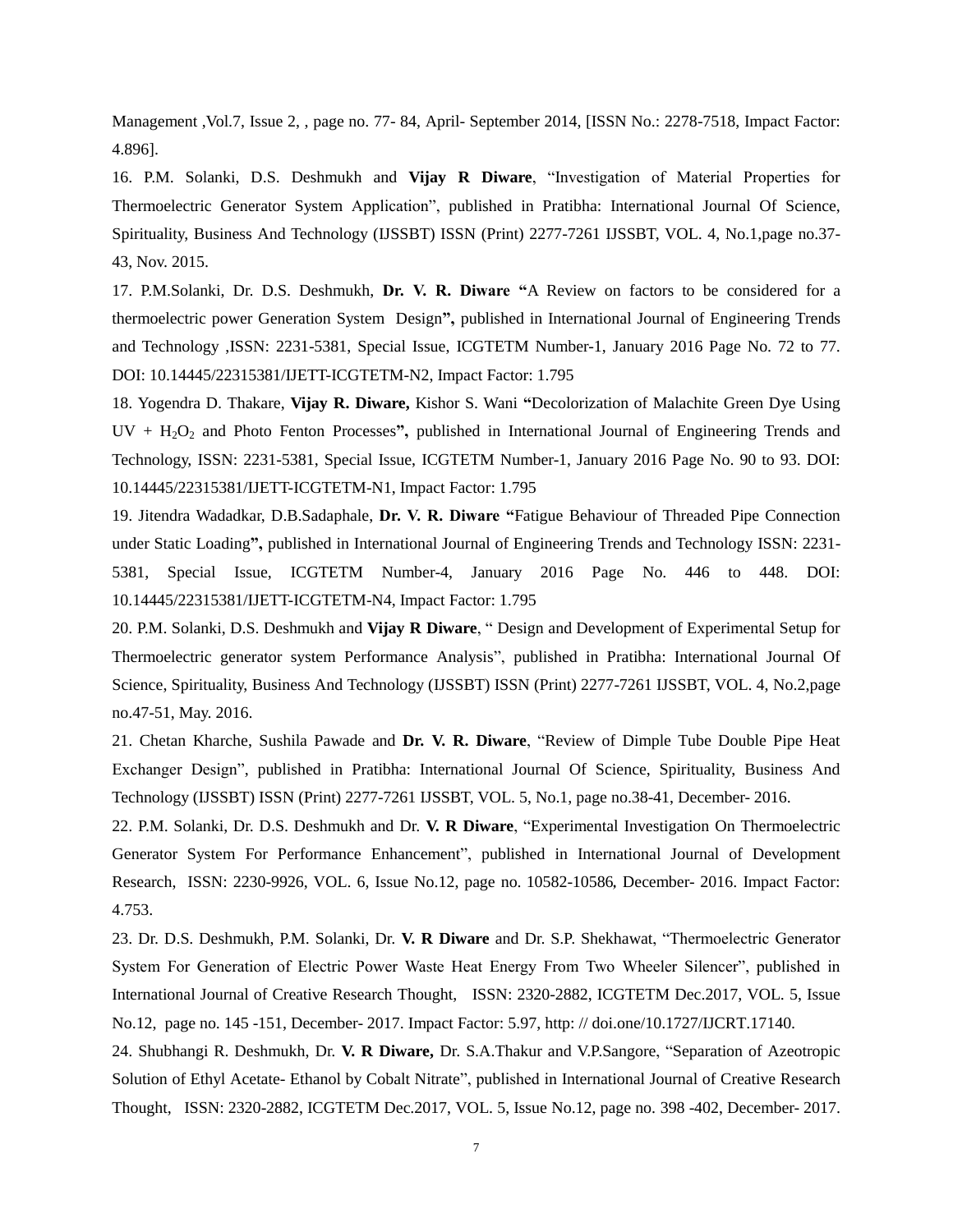Impact Factor: 5.97, http: // doi.one/10.1727/IJCRT.17170.

25. Dr.S.B.Pawar, Dr. S.L.Patil and Dr. **V. R Diware**, "Assessment of Awareness and Willingness for Environmental Protection", published in International Journal of Creative Research Thought, ISSN: 2320- 2882, ICGTETM Dec.2017, VOL. 5, Issue No.12, page no. 598- 613, December- 2017. Impact Factor: 5.97, http: // doi.one/10.1727/IJCRT.17200.

26. Pankaj R. Patil, P.M.Solanki, **Dr. V. R. Diware** and Dr.S.P.Shekhawat, "Effects of Machining Parameters on Cutting tool (steel EN8) in Wire cut EDM", published in Pratibha: International Journal Of Science, Spirituality, Business And Technology (IJSSBT) ISSN (Print) 2277-7261 IJSSBT, VOL. 6, No.1, page no.33- 39, January - 2018.

27. P. M. Solanki, Dr.D.S.Deshmukh, and **Dr. V. R. Diware**, "Identification of Variables and Formulating Approximate Generalized Field Databased Mathematical Model in Investigation of Thermoelectric Generator System for its Performance Enhancement", published in Pratibha: International Journal Of Science, Spirituality, Business And Technology (IJSSBT) ISSN (Print) 2277-7261 IJSSBT, VOL. 6, No.2, page no.13- 26, September - 2018.

28. Devendra B. Sadaphale, Dr. Sanjay P. Shekhawat, **Dr. V. R. Diware**, "Non Convective Zone as a Critical Parameter in Determination of Thermal Performance of Salt Gradient Solar Pond:-A Review", published in Pratibha: International Journal Of Science, Spirituality, Business And Technology (IJSSBT) ISSN (Print) 2277- 7261 IJSSBT, VOL. 6, No.2, page no.42 - 48, September - 2018.

29. N.Y. Ghare, **V. R. Diware** and K.S.Wani **"**[Preparation of Tartaric Acid from Tamarind Leaves](http://ijamtes.org/gallery/144-jan19.pdf)**",** published in International Journal of Management, Technology And Engineering ISSN: 2249-7455, Special Issue, ICGTETM Number-4, January 2019 Page No. 1255 to 1262446. DOI: 16.10089.IJMTE.2019.V9I01.18.27543, Impact Factor: 6.3

30. **Dr. V. R. Diware**, Jayant P. Parpalliwar and Gaurav D. Khodape "Design and Fabrication of Lab Scale Solid State Fermenter for the Production of value added Products", published in Pratibha: International Journal Of Science, Spirituality, Business And Technology (IJSSBT) ISSN (Print) 2277-7261 IJSSBT, VOL. 7, No.1, page no. 13 - 21, September - 2019.

31. Gaurav D. Khodape, **Dr. V. R. Diware** and Jayant P. Parpalliwar "Restoration of Oil Contaminated Soil by Bioremediation for Environmental Protection", published in Pratibha: International Journal Of Science, Spirituality, Business And Technology (IJSSBT) ISSN (Print) 2277-7261 IJSSBT, VOL. 7, No.1, page no. 44 - 60, September - 2019.

32. P. M. Solanki1, Dr. D. S. Deshmukh, **Dr. V. R. Diware** and Dr. M. S. Deshmukh ["Development of](http://shabdbooks.com/gallery/86-may-2020.pdf)  [Mathematical Model and its ANN Validation of Thermoelectric Generator System for its](http://shabdbooks.com/gallery/86-may-2020.pdf) [performance](http://shabdbooks.com/gallery/86-may-2020.pdf)  [enhancement"](http://shabdbooks.com/gallery/86-may-2020.pdf), published in Mukt Shabd Journal, [UGC CARE LIST GROUP -](http://shabdbooks.com/gallery/ugc%20-%202-ts1585229969.jpg) I JOURNAL ISSN: 2347-3150; Impact Factor: 4.6, Volume 8, Issue IX May 2020, page no. 807 - 817, May - 2020*.* [DOI:09.0014.MSJ.2020.V9I5.0086781.1085.](http://shabdbooks.com/gallery/86-may-2020.pdf)

33. Anand pol, Ajay Wadekar, Sanket Khobragade and **Dr. V. R. Diware** "Production of Itaconic Acid from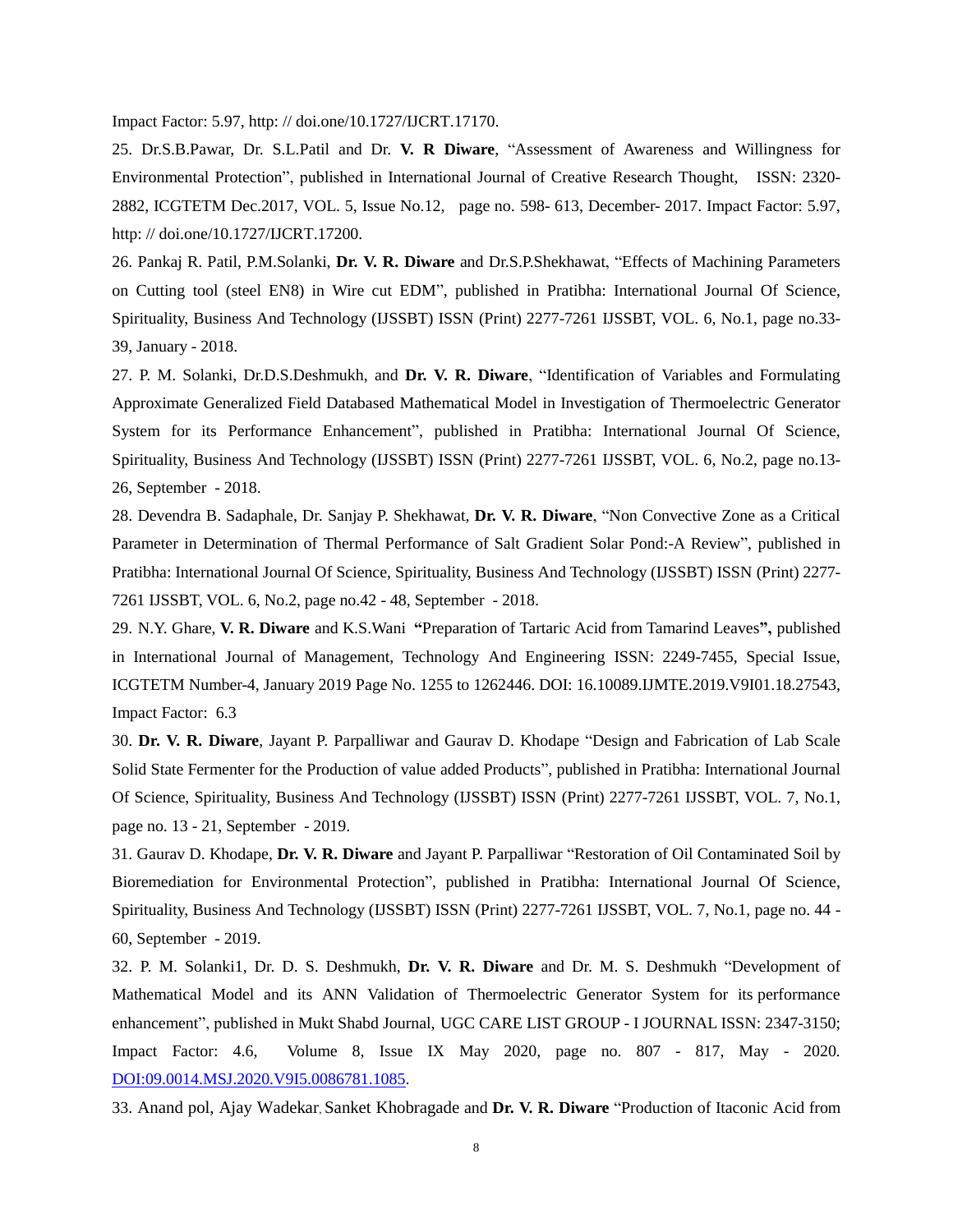Carbohydrate-Rich Material by using Fungi", published in International Journal for Research in Applied Science & Engineering Technology (IJRASET**)**, ISSN: 2321-9653; IC Value: 45.98; SJ Impact Factor: 7.429, Volume 8 Issue V May 2020, page no. 1246 - 1248, May - 2020*.* [http://doi.org/10.22214/ijraset.2020.5197.](http://doi.org/10.22214/ijraset.2020.5197)

34. P. M. Solanki1, Dr. D. S. Deshmukh, **Dr. V. R. Diware** and Dr. M. S. Deshmukh "Experimental investigation of thermoelectric generator system", published in Elsevier- Material Today Proceedings [https://doi.org/10.1016/j.matpr.2021.05.478.](https://www.rediffmail.com/cgi-bin/red.cgi?red=https%3A%2F%2Fdoi.org%2F10.1016%2Fj.matpr.2021.05.478.&isImage=0&BlockImage=0&rediffng=0&rdf=ACMAcAZlUDxUflJnASBQYVE0Vmc%3D&rogue=4cffc97561285555c4db8a6296674959e825beb1)

35. Kiran Dinkar Chaudhari, Dr. Nilesh P. Salunke and **Dr. Vijay R. Diware**, "A Comprehensive Review on Performance Improvement of Diesel and Biodiesel fueled CI Engine using Additives", published in Scopus indexed International Journal of Performability Engineering published by Totem Publishers, Inc. VOL. 17, issue 9, September - 2021, page no.815-824. doi[:10.23940/ijpe.21.09.p8.815824.](https://doi.org/10.23940/ijpe.21.09.p8.815824)

36. Kiran Dinkar Chaudhari, Dr. Nilesh P. Salunke and **Dr. Vijay R. Diware**, "Effects of additives on Biodiesel combustion characteristics and pollutant formation", published in Pratibha: International Journal Of Science, Spirituality, Business And Technology (IJSSBT) ISSN (Print) 2277-7261 IJSSBT, Special Issue: ICGTSTHCM 2022, VOL. 8, No.2, page no. 53 - 56, January - 2022.

37. Jayant P.Parpalliwar, **Dr. Vijay R. Diware**, Sarika S.Pawar and Dr. M.Husain "Fermentative Production of Actinomycin by Streptomyces Antibioticus 2123 Using Protein Rich Supplement as a Substrate", published in Pratibha: International Journal Of Science, Spirituality, Business And Technology (IJSSBT) ISSN (Print) 2277-7261 IJSSBT, Special Issue: ICGTSTHCM 2022, VOL. 8, No.2, page no. 63 - 66, January - 2022.

38. D.B. Sadaphale, Dr. S. P. Shekhawat and **Dr. V. R. Diware**, "Investigation of Zonal Thickness Variation on Thermal Storage of Salt Gradient Solar Pond", published in Pratibha: International Journal Of Science, Spirituality, Business And Technology (IJSSBT) ISSN (Print) 2277-7261 IJSSBT, Special Issue: ICGTSTHCM 2022, VOL. 8, No.2, page no. 84 - 90, January - 2022.

39. Bhushan Youraj Patil, Dr. Nilesh P. Salunke and **Dr. Vijay R. Diware**, "Solar Absorption Refrigeration Systems Use Productive Thermal Storage PCMs: Review", published in Pratibha: International Journal Of Science, Spirituality, Business And Technology (IJSSBT) ISSN (Print) 2277-7261 IJSSBT, Special Issue: ICGTSTHCM 2022, VOL. 8, No.2, page no. 125 - 131, January - 2022.

40. Dr. P. M. Solanki1, **Dr. V. R. Diware** and Dr. P.G.Damle "Optimization of Thermoelectric Generator System for its Performance Enhancement", published GIS SCIENCE JOURNAL, [UGC CARE LIST GROUP](http://shabdbooks.com/gallery/ugc%20-%202-ts1585229969.jpg)  - II [JOURNAL](http://shabdbooks.com/gallery/ugc%20-%202-ts1585229969.jpg) ISSN NO : 1869-9391; Impact Factor: , Volume 9, Issue 5, page no. 683 - 691, May - 2022*.* DOI:20.18001.GSJ.2022.V9I4.22.39176

41. Dr. P. M. Solanki1, **Dr. V. R. Diware** and Dr. P.G. Damle "Fabrication of Pick And Place Arm Robot", published GIS SCIENCE JOURNAL, [UGC CARE LIST GROUP -](http://shabdbooks.com/gallery/ugc%20-%202-ts1585229969.jpg) II JOURNAL ISSN NO : 1869-9391; Impact Factor: , Volume 9, Issue 5, page no. 1789 - 1797, May - 2022*.* DOI:20.18001.GSJ.2022.V9I4.22.39286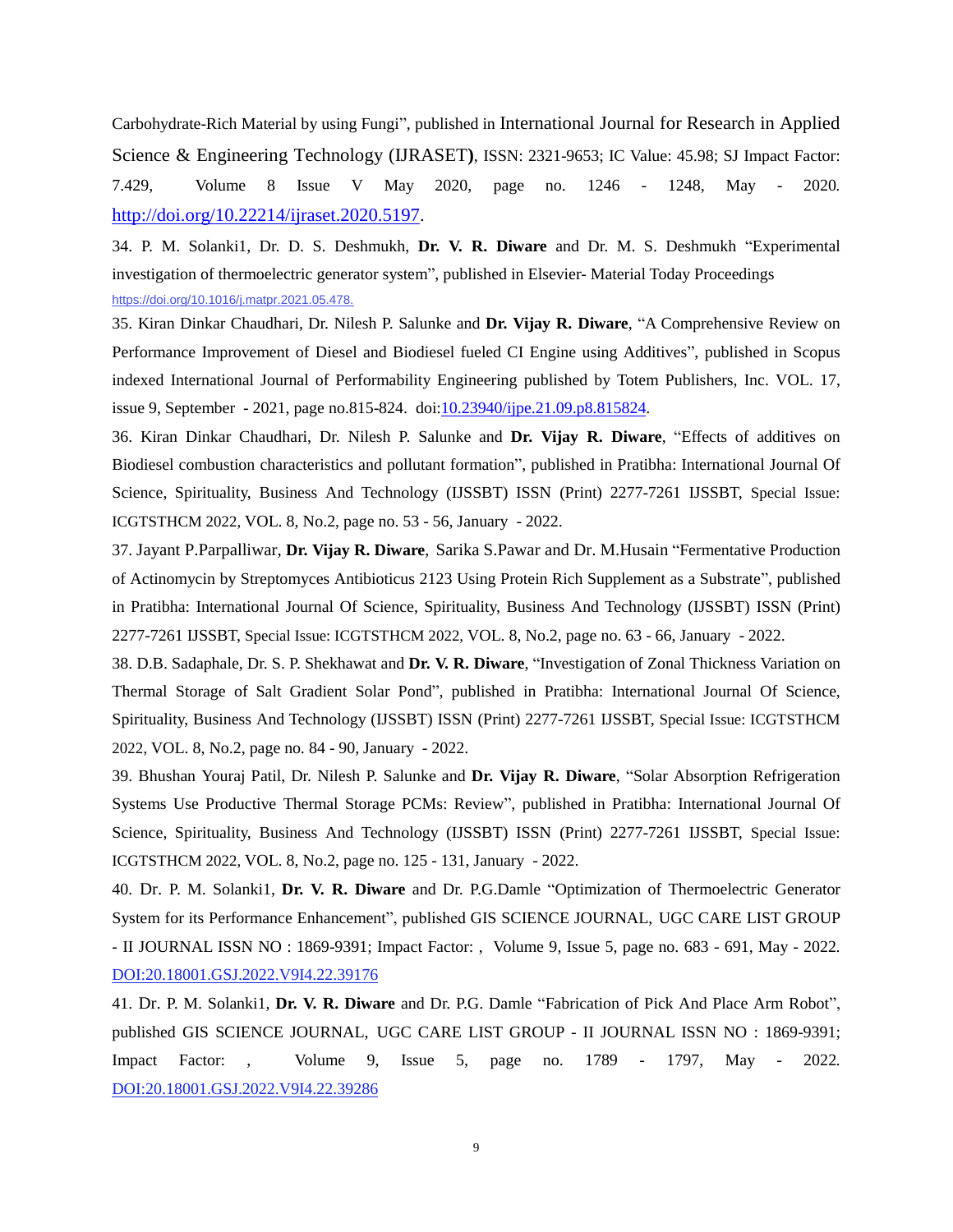#### **B. Research Paper Published In National Conference/ Seminar:**

1**. V.R.Diware,** Y.P.Chauhan**,** A.S.Goje, S. Mishra. Effect of Aqueous & Alcoholic KOH on PBT & PET. C.V. Raman Memorial Seminar 2005, at North Maharashtra University, Jalgaon on Feb.28, 2005, Page 27,Souvenir.

2. Y.P.Chauhan, **V.R.Diware.** EIA of Agrochemical Industries. National Conference on Recent Advances in Chemical Engineering "RACE-2005" on  $8<sup>th</sup>$  April 2005 at JDIET, Yavatmal.

3. S.A.Thakur, **V.R.Diware,** V.P.Sangore, M.Husain. Fertility Evaluation & Feasibility Analysis For Disposal Of Bio-Sludge. National Conference on Recent Advances in Chemical Engineering RACE 2005, Apr. 08, 2005, at JDIET, Yavatmal.

4. A. S. Goje, S. Mishra and **V.R.Diware.** Optimization Of Catalytic Depolymerization Of PETW For Recovery Of Value Added Products. Seminar on "Recent Trends in Chemical Technology", organized by Department of Chemical Technology, N.M.U., Jalgaon, on Feb.06-07, 2006.

5. S. Kimothi, N.G. Shimpi, S.S.Sonawane, **V.R. Diware** "A review: Nanoscience and Technology Emerging Trend**",** National Seminar organized by S.S.B.T"s, COET, Bambhori, Jalgaon. on March 08, 2008.

6. V.P.Sangore, S.A.Thakur, K.S.Wani, **V.R.Diware** "Impact of Recession on Indian Chemical Industry" National Conference organized by Smt.L.R.T. College of Commerce, Akola, during 16-17 December 2009.

7. V.P.Sangore, S.A.Thakur, **V.R. Diware** and K.S.Wani "Recovery of Bisphenol-A Through Depolymerization of Commercial Compact Disc Waste By Alkaline Methanolysis", National Conference On "Emerging Trends in Engineering, Technology and Management" organized by SSBT"s COET, Bambhori, Jalgaon on March 29, 2010.

8. R.B.Sonawane, **V.R. Diware**, and S.A.Thakur "Green and Clean Approach for Rain Water Harvesting", National Conference On "Green and Clean Technology" organized by SSBT"s COET, Bambhori, Jalgaon on March 11, 2012.

9. A.T.Tathod, S.K.Deshmukh, **V.R. Diware**, and S.A.Thakur "Hospital Waste Management for Akola City", National Conference On "Green and Clean Technology" organized by SSBT"s COET, Bambhori, Jalgaon on March 11, 2012.

#### **C. Research Paper Published In International Conference:**

1. M.Husain, S.L.Patil, **V.R.Diware** . Int. Nat. Con. of Chem. and Envit., ICCE-01, Indore, Curriculum Design in Environmental Engineering Dec 16-18 (2001), Page 6 - 8 , Souvenir.

2. M.Husain, S.L.Patil, **V.R.Diware** . Int. Nat. Con. of Chem. and Envit., ICCE-01, Indore, Audit Of Water Works at Bhusawal & Jalgaon Dec 16-18 (2001), Page 77 - 83 , Souvenir.

3. S. A. Thakur, A.S.Goje, **V. R. Diware**, V. S. Zope, and S. Mishra. Recovery of Value Added Monomers From PET Waste. International Conference On Plastic And Environment Opportunities And Challenges., Feb 24-25, 2003**,** New Delhi, Page 22, Souvenir.

4. S. Mishra, A.S.Goje, **V. R. Diware**. Depolymerization of Waste Poly (Ethylene Terephthalate) for Recovery of value added Monomers (DMT and EG). International Conference On Plastic And Environment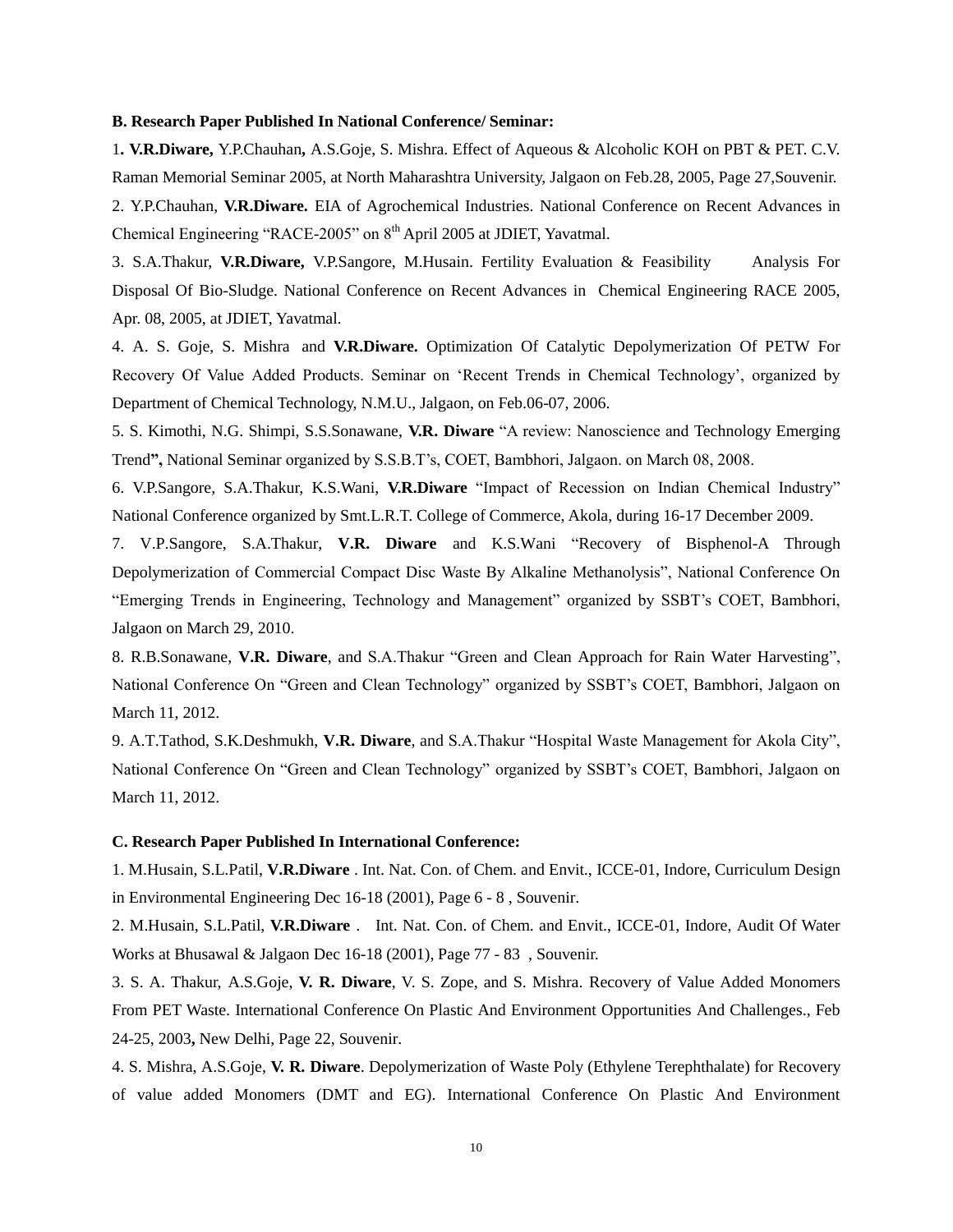Opportunities And Challenges., Feb 24-25, 2003, New Delhi, Page 27, Souvenir.

5. **V. R. Diware**, A.S.Goje, S. A. Thakur, Y. P. Chauhan, Tushar M. Patil and S. Mishra. Environmental Risk Assessment. Int. Nat. Con. of Chem. And Envt., ICCE-05D, Indore, Dec24-26, 2005 Page no.106-107, Proceedings.

6. Purushottam Khairnar, Farooque Chavan and **V. R. Diware** " Generation of Energy from distillery waste water" Published in International Conference on "Advances in energy technology" organized by SSBT's College of Engineering and Technology, Bambhori, Jalgaon held on March  $29<sup>th</sup>$ , 2013, page no. 7-12, Proceedings.

7. Abhijitsingh Hajeri,, **V. R. Diware** and F. I. Chavan " Paper on use of geothermal energy for production of electricity" Published in International Conference on "Advances in energy technology" organized by SSBT"s College of Engineering and Technology, Bambhori, Jalgaon held on March  $29<sup>th</sup>$ , 2013, page no. 27-31, Proceedings.

8. Bhoras Kunal Dattatray, S.L.Patil and **V.R.Diware**" Energy recovery from Municipal Solid" Published in International Conference on "Advances in energy technology" organized by SSBT"s College of Engineering and Technology, Bambhori, Jalgaon held on March  $29<sup>th</sup>$ , 2013, page no. 51-54, Proceedings.

9. V.P.Sangore, S.A Thakur, **V.R.Diware,** K.S.Wani, **"**Sustainable Development And Challenges Ahead Of Chemical Engineering Industries*"* Published in International Conference on "Sustainable Development" organized by SSBT's College of Engineering and Technology, Bambhori, Jalgaon held on February 25-26<sup>th</sup>, 2014, page no. 18-21, Proceedings.

10. **V.R.Diware**, H. Hussain, "Study on Universal Performance Parameter for Photo Catalytic Oxidation in Slurry Phase", published in International Conference on "Global Trends In Engineering, Technology and Management" organized by SSBT"s College of Engineering and Technology, Bambhori, Jalgaon held on January 9-11<sup>th</sup>, 2015, page no. 1-7, Proceedings.

11. Y.D.Thakare**,** S.M.Jadhav,**V.R.Diware**, H. Hussain, "Degradation Acid Orange 7 Dye Using Combination of Ultrasonic Cavitation (US) with H<sub>2</sub>O<sub>2</sub>", published in International Conference on "Global Trends In Engineering, Technology and Management" organized by SSBT"s College of Engineering and Technology, Bambhori, Jalgaon held on January 9-11<sup>th</sup>, 2015, page no. 77-84, Proceedings.

12. Dr. D.S. Deshmukh, P.M. Solanki, Dr. **V. R Diware** and Dr. S.P. Shekhawat, "Thermoelectric Generator System For Generation of Electric Power Waste Heat Energy From Two Wheeler Silencer", published in International Journal of Creative Research Thought, ISSN: 2320-2882, ICGTETM Dec.2017, VOL. 5, Issue No.12, page no. 145-151, December-2017. Impact Factor:5.97, Proceedings, http: // doi.one/10.1727/IJCRT.17140.

13. Shubhangi R. Deshmukh, Dr. **V. R Diware,** Dr. S.A.Thakur and V.P.Sangore, "Separation of Azeotropic Solution of Ethyl Acetate- Ethanol by Cobalt Nitrate", published in International Journal of Creative Research Thought, ISSN: 2320-2882, ICGTETM Dec.2017, VOL. 5, Issue No.12, page no. 398 -402, December- 2017. Impact Factor: 5.97, Proceedings, http: // doi.one/10.1727/IJCRT.17170.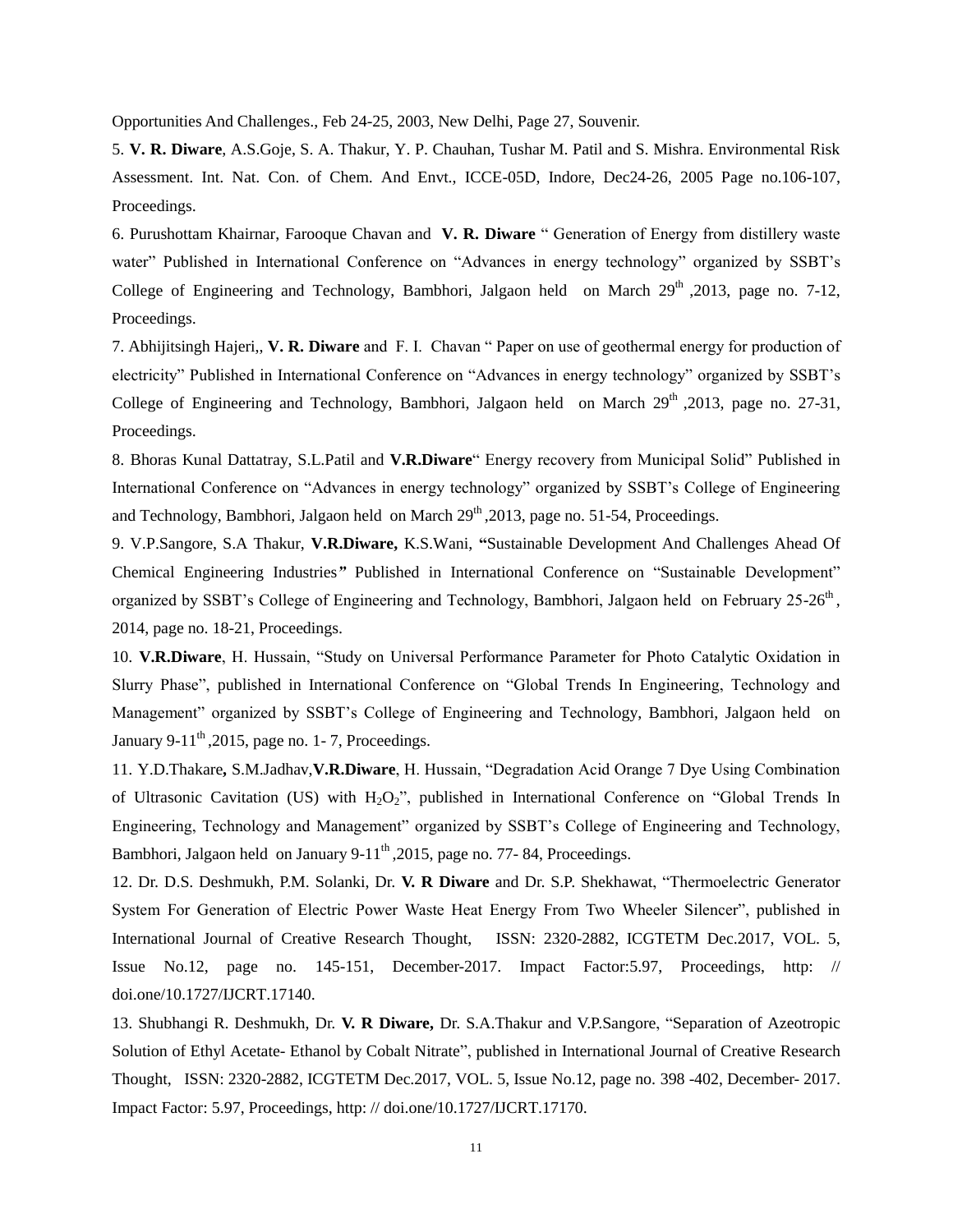14. Dr.S.B.Pawar, Dr. S.L.Patil and Dr. **V. R Diware**, "Assessment of Awareness and Willingness for Environmental Protection", published in International Journal of Creative Research Thought, ISSN: 2320- 2882, ICGTETM Dec.2017, VOL. 5, Issue No.12, page no. 598- 613, December- 2017. Impact Factor: 5.97, Proceedings, http: // doi.one/10.1727/IJCRT.17200.

15. N.Y. Ghare, **V. R. Diware** and K.S.Wani **"**[Preparation of Tartaric Acid from Tamarind Leaves](http://ijamtes.org/gallery/144-jan19.pdf)**",** published in International Journal of Management, Technology And Engineering ISSN: 2249-7455, Special Issue, ICGTETM Number-4, January 2019 Page No. 1255 to 1262446, ICGTSTHCM2019 DOI: 16.10089.IJMTE.2019.V9I01.18.27543, Impact Factor: 6.3

16. Jayant P. Parpalliwar, **Dr. V. R. Diware**, Gaurav D. Khodape and Dr.S.A.Thakur, **"**Fermentative Production and Characterization of Actinomycin by Streptomyces Antibioticus 2123 using Protein Rich Supplement as a Substrate**",** published in Book "Navigating the future", proceeding of International Conference on Global Trends in Science, Technology, Humanity, Commerce and Management (ICGTSTHCM19) organized by SSBT" COET Bambhori, Jalgaon, December 28 -30, 2019, page number 10 to 14, ISBN: 978-93-88544-95-5.

17. S.S.Pawar, S.M.Husain and **Dr. V. R. Diware**, **"**Extraction and Isolation of Collagen from Waste Skin of Fish**",** published in Book "Navigating the future", proceeding of International Conference on Global Trends in Science, Technology, Humanity, Commerce and Management (ICGTSTHCM19) organized by SSBT" COET Bambhori, Jalgaon, December 28 -30, 2019, page number 35 to 36, ISBN: 978-93-88544-95-5.

18. V.P.Sangore, Priyanka Thakare, Dr.S.A.Thakur and **Dr. V. R. Diware**, "A Review on Disinfection of Water using Anti Microbial Performance of Cow Urine and Natural Herbs**",** published in Book "Navigating the future", proceeding of International Conference on Global Trends in Science, Technology, Humanity, Commerce and Management (ICGTSTHCM19) organized by SSBT" COET Bambhori, Jalgaon, December 28 -30, 2019, page number 42 to 44, ISBN: 978-93-88544-95-5.

19. **Dr. V. R. Diware,** Dr.N.Y.Ghare, Dr.K.S.Wani and Dr.S.A.Thakur , **"**Extraction of Ginger Oil**",** published in Book "Navigating the future", proceeding of International Conference on Global Trends in Science, Technology, Humanity, Commerce and Management (ICGTSTHCM19) organized by SSBT" COET Bambhori, Jalgaon, December 28 -30, 2019, page number 45 to 51, ISBN: 978-93-88544-95-5.

20. Dr.S.A.Thakur, **Dr. V. R. Diware**, V.P.Sangore and Sarika Pawar, **"**Production of Biodiesel from Waste Cooking Oil**",** published in Book "Navigating the future", proceeding of International Conference on Global Trends in Science, Technology, Humanity, Commerce and Management (ICGTSTHCM19) organized by SSBT" COET Bambhori, Jalgaon, December 28 -30, 2019, page number 63 to 66, ISBN: 978-93-88544-95-5.

21. P.M.Solanki, Dr. D.S.Deshmukh, **Dr. V. R. Diware,** and Dr.M.S.Deshmukh, **"**Mathematical Model and ANN Validation of Thermoelectric Generator System for Its Performance Enchancement**",** published in Book "Navigating the future", proceeding of International Conference on Global Trends in Science, Technology, Humanity, Commerce and Management (ICGTSTHCM19) organized by SSBT" COET Bambhori, Jalgaon, December 28 -30, 2019, page number 228 to 234, ISBN: 978-93-88544-95-5.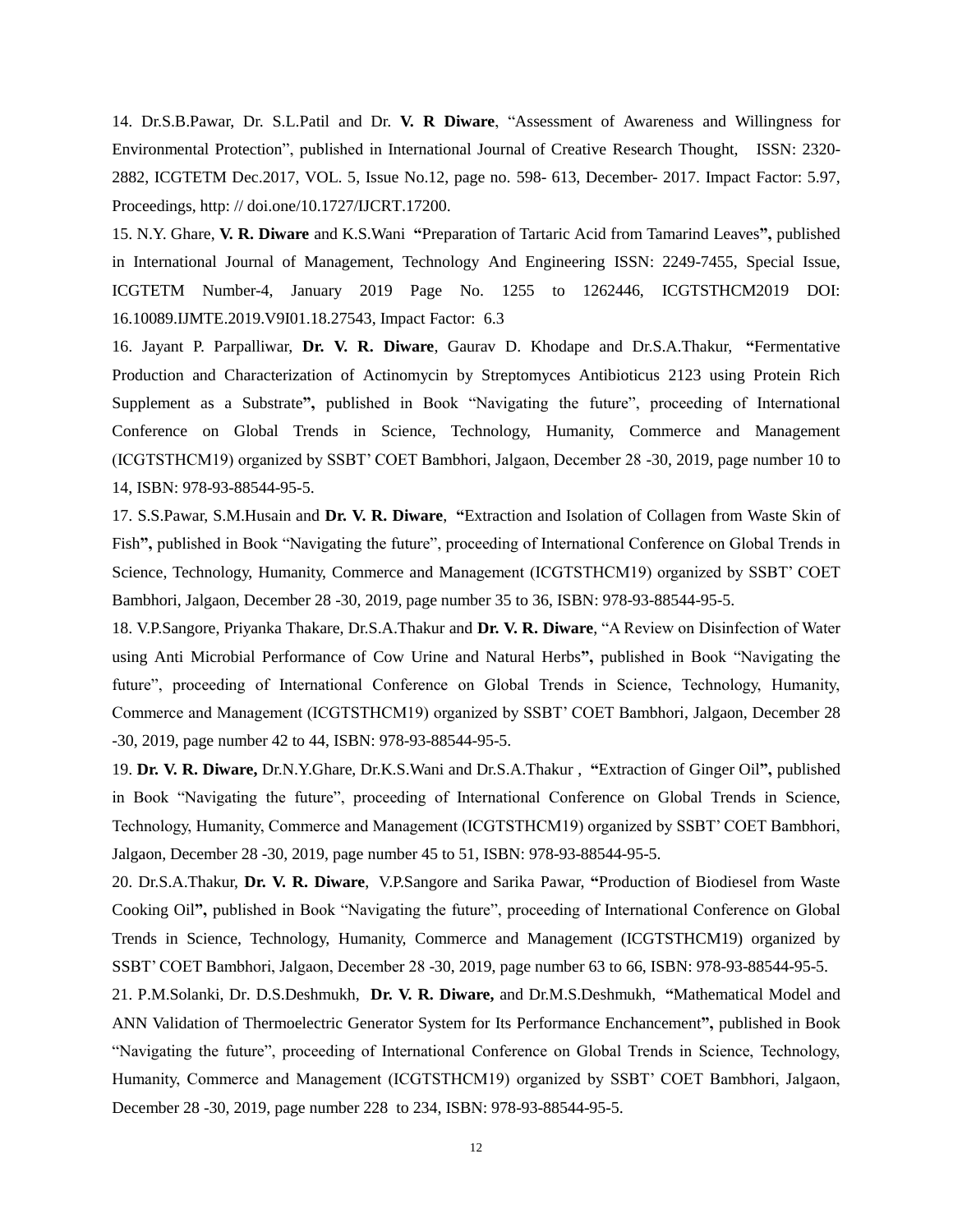22. D.B.Sadaphale, **Dr. V. R. Diware** and Dr.S.P.Shekhawat, **"**Salt Gradient Solar Pond as a Alternative Solution Against Global Energy Crises**",** published in Book "Navigating the future", proceeding of International Conference on Global Trends in Science, Technology, Humanity, Commerce and Management (ICGTSTHCM19) organized by SSBT" COET Bambhori, Jalgaon, December 28 -30, 2019, page number 268 to 271, ISBN: 978-93-88544-95-5.

23 P. M. Solanki, Dr. D. S. Deshmukh, **Dr. V. R. Diware** and Dr. M. S. Deshmukh, presented a paper in 3rd international conference on Advances in Mechanical Engineering and Nanotechnology sponsored by TEQIP-III NITUK jointly organized by Manipal University, Jaipur and National Institute of Technology, Uttarakhand on March, 18-19, 2021 at Department of Mechanical Engineering, Manipal University, Jaipur.

24. Kiran Dinkar Chaudhari, Dr. Nilesh P. Salunke and **Dr. Vijay R. Diware**, "Effects of additives on Biodiesel combustion characteristics and pollutant formation", published in e- proceeding of International Conference on Global Trends in Science, Technology, Humanities, Commerce & Management (ICGTSTHCM 2022) organized by SSBT" COET Bambhori, Jalgaon, January 1 -3, 2022, page number 3 to 10.

25. Jayant P.Parpalliwar, **Dr. Vijay R. Diware**, Sarika S.Pawar and Dr. M.Husain "Fermentative Production of Actinomycin by Streptomyces Antibioticus 2123 Using Protein Rich Supplement as a Substrate", published in e- proceeding of International Conference on Global Trends in Science, Technology, Humanities, Commerce & Management (ICGTSTHCM 2022) organized by SSBT" COET Bambhori, Jalgaon, January 1 -3, 2022, page number 150 to 155.

26. D.B. Sadaphale, Dr. S. P. Shekhawat and **Dr. V. R. Diware**, "Investigation of Zonal Thickness Variation on Thermal Storage of Salt Gradient Solar Pond", published in e- proceeding of International Conference on Global Trends in Science, Technology, Humanities, Commerce & Management (ICGTSTHCM 2022) organized by SSBT" COET Bambhori, Jalgaon, January 1 -3, 2022, page number 37 to 48.

27. Bhushan Youraj Patil, Dr. Nilesh P. Salunke and **Dr. Vijay R. Diware**, "Solar Absorption Refrigeration Systems Use Productive Thermal Storage PCMs: Review", published in e- proceeding of International Conference on Global Trends in Science, Technology, Humanities, Commerce & Management (ICGTSTHCM 2022) organized by SSBT" COET Bambhori, Jalgaon, January 1 -3, 2022, page number 109 to 126.

## **Participation in:**

### **A. Participation in Faculty Development Programme (FDP):**

1. Participated in a Three days online Faculty Development Programme (FDP) on **"Municipal Solid Waste Management During COVID-19 Pandemic"** organized by Department of Chemical Engineering, Anurag Group of Institutions, Ghatkesar (M), Medchal (D), Telangana held during May 28-30, 2020.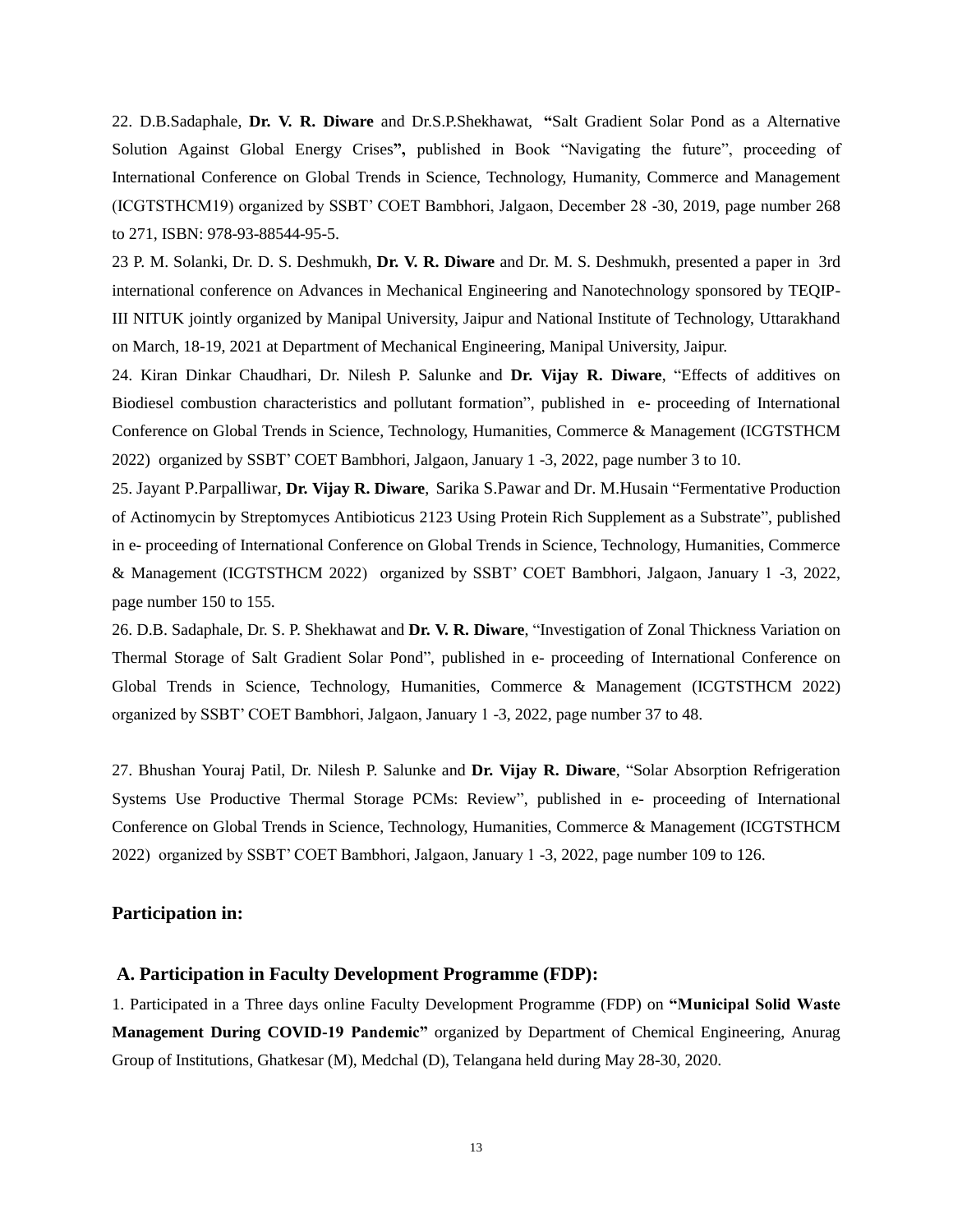2. Participated in a one week online Faculty Development Programme (FDP) on **"Materials: Recent Trends & Engineering Applications"** during June 2 – 7, 2020, organized by Gokaraju Rangaraju Institute of Engineering and Technology.

3. Participated in three days online Faculty Development Programme(FDP) on **"Sustainable Development with Green Technology: Precovid, Covid and Postcovid Times."** organized by Department of Chemistry, Anurag University, Hyderabad, India during June 11 -13, 2020.

4. Participated in a Three days online Faculty Development Programme(FDP) on **"Chemical Engineering-Towards Sustainability & Process Intensification"** conducted by Department of Chemical Engineering, Gharda Institute of Technology, Lavel., during June 15 – 17, 2020.

5. Participated in One Week online Faculty Development Programme (FDP) on **'Improving Teaching Learning Experience using Best Practices'** organised by Shri Vile Parle Kelavani Mandal's Dwarkadas J. Sanghvi College of Engineering, held online from June 15 – 19, 2020.

6. Participated a in 5-Days online Faculty Development Programme (FDP) on **"Development and Impact of Recent Technologies & Innovations in Chemical Engineering"** organised by Department of Chemical Engineering, Mahatma Gandhi Mission"s College of Engineering & Technology, Kamothe, Navi Mumbai, during from June  $21 - 25$ , 2020.

7. Participated in a Five Day Online Faculty Development Programme (FDP) on "**Recent Innovations in Chemical Engineering (RICE)"** organized by Department of Chemical Engineering, BKIT BHALKI during June 29 - July 3, 2020.

8. Participated in a Five Day Online Faculty Development Programme (FDP) on "**Waste Technology: Emerging Strategies in Waste Management Solutions"** organized by Dr. Ambedkar Institute of Technology for Handicapped during August 23 - 27, 2021, Sponsored by the All India Council for Technical Education, New Delhi.

9. Participated in a Five Day Online Faculty Development Programme (FDP) on "**Frontiers of Green technology"** organized by Government Women Engineering College, Ajmer during September 21 - 25, 2021, Sponsored by the All India Council for Technical Education, New Delhi.

10. Participated in a Five Day Online Faculty Development Programme (FDP) on "**Recycling of Plastics for Sustainable Growth"** organized by Central Institute of Petrochemicals Engineering & Technology (CIPET): Institute of Plastics Technology(IPT) during January 10 - 14, 2022, Sponsored by the All India Council for Technical Education, New Delhi.

11. Participated in a Five Day Online Faculty Development Programme (FDP) on "**Sustainability Engineering"** organized by Savitribai Phule Pune University, Pune, during January 18 - 22, 2022, Sponsored by the All India Council for Technical Education, New Delhi.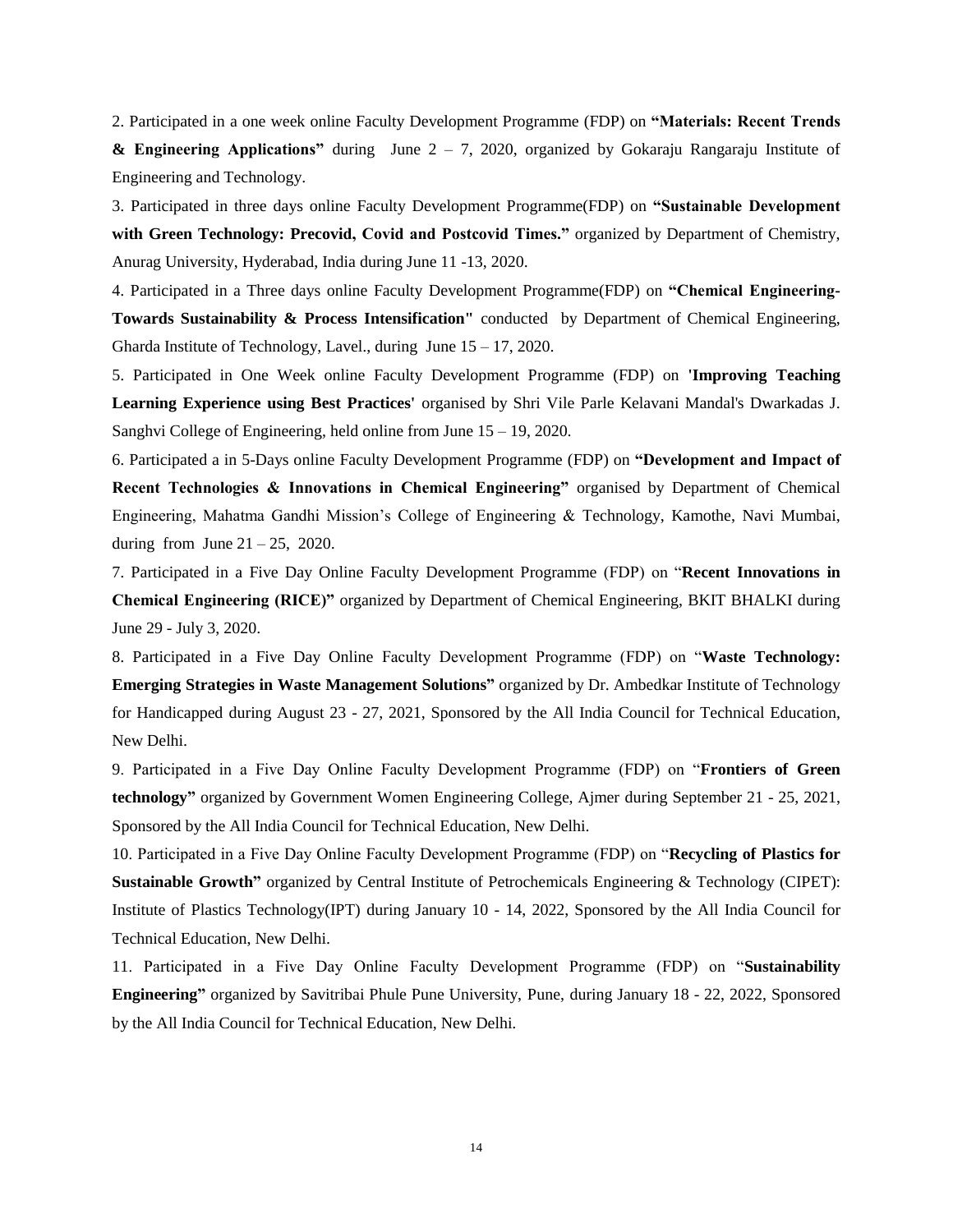#### **B. Participated in Quality Improvement Programmes (QIP):**

1. Participated in Six Day Continuing Education Programme on " **Computer Aided Design in Chemical Processes**" at Dr. Babasaheb Ambedkar Technological University, Lonere, Maharashtra during December 23  $-28, 2002.$ 

2. Participated in Quality Improvement Programme (QIP) AICTE sponsored Short Term Course on "**Advanced Chemical Process Design"** at Indian Institute of Technology, Guwahati, Asam during July 8 – 12, 2013.

3. Participated in Technical Education Quality Improvement Program (TEQIP-II) One Week STTP on "**Application of Bioprocesses and Nanotechnology in Chemical Engineering**" at SGGS Institute of Engineering and Technology, Nanded, Maharashtra during December18 – 19, 2014.

4. Participated in Quality Improvement Programmes (QIP) short term course on "**Green Concepts in Engineering and Chemistry**" at S.V. National Institute of Technology, Surat, Gujarat during December 12 – 16, 2016.

5. Participated in One Week Workshop on "**Refresher Course in Chemical Engineering and Technology**" at PV PIT Budhgaon, Sangli, jointly organized by Chemical Engineering departments of Dr. Babasaheb Ambedkar Technological University, Lonere, Raigad and Padmabhooshan Vasantraodada Patil Institute of Technology, Budhgaon, Sangli under TEQIP during June 18 – 22, 2019.

#### **C. Participation in Short Term Training Programme (STTP):**

1. Participated in a One Week Online STTP on **"Effective Online Teaching-Learning Methods: Challenges, Preparation and Use of ICT Tools"**, Organized by Department of Mechanical Engineering of Govindrao Wanjari College of Engineering & Technology, Nagpur, during from May 18 – 23, 2020.

2. Participated in a One Week Online STTP on **"Renewable Energy and Utilization"**, organized by Department of Mechanical Engineering of SANDIP Institute of Engineering and Management, Nashik, during May 26 – 30, 2020.

3. Participated in AICTE Sponsored One Week Online STTP on **"Nanotechnology Science and Applications"**, organized by Department of Engineering Sciences and Humanities, JSPM Rajarshi Shahu College of Engineering Pune, during October 26 – 31, 2020.

4. Participated in AICTE Sponsored One Week Online STTP on **"Industrial Pollution and Control Strategies"**, organized by Department of Chemical Engineering, Anurag Group of Institution, Ghatkesar (M), Medchal (D), Telangan, during November 23 – 28, 2020.

5. Participated in AICTE Sponsored One Week Online STTP on **"Development of Chemical Engineering Thermodynamics Laboratory for Undergraduates"**, organized by Department of Chemical Engineering, GIET University, Gunpur, during December 14 – 19, 2020.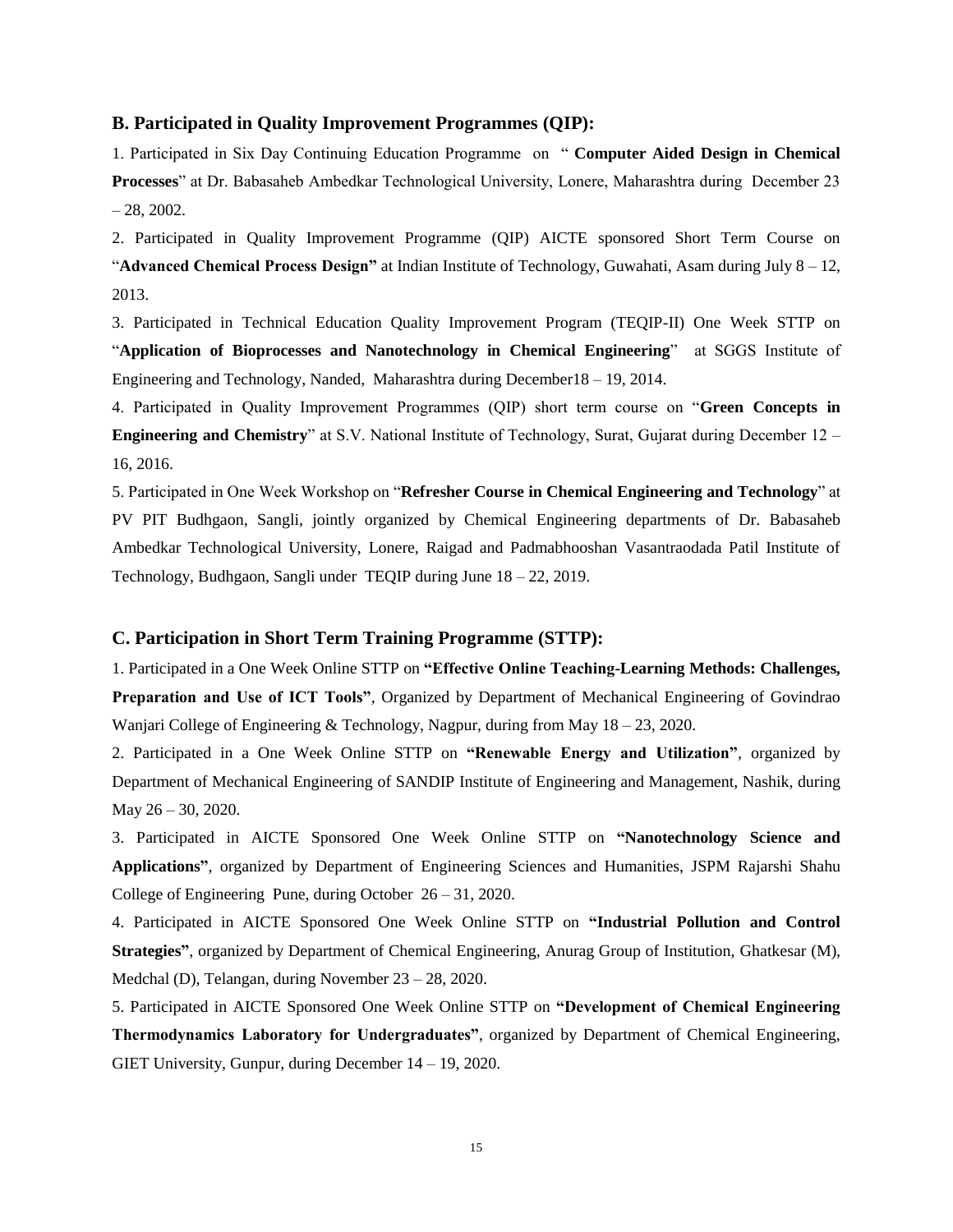6. Participated in AICTE Sponsored One Week Online STTP on **"Current and Future Trends of Advances in Material Science and Technology"**, organized by Department of Basic Sciences and Humanities, Suryodaya College of Engineering and Technology, Nagpur, during December 21 – 26, 2020.

### **D. Participation in Workshop:**

1. Participated in a Three Days Teacher Training Workshop on "**Shram Sadhana**" jointly organized by SSBT"s College of Engineering and Technology, Bambhori, Jalgaon and Deepstambh Foundation Jalgaon during July 09-11, 2009.

2. Participated in a Two Days National Workshop on "**MATLAB Applications**" jointly organized by Department of Electronics & Telecommunication Engineering and Department of Electrical Engineering of SSBT"s College of Engineering and Technology, Bambhori, Jalgaon, during March 5-6, 2011.

3. Participated in a Three Days National Level Workshop on " **Research Methodology**" jointly organized by Department of Mechanical Engineering and Department of Business Administration of SSBT"s College of Engineering and Technology, Bambhori, Jalgaon, during October 17-19, 2011.

4. Participated in a " **Industrial Automation Workshop**" conducted by Teknocrat"s Academy of Automation & Control Technology organized at Department of Chemical Engineering, SSBT"s College of Engineering and Technology, Bambhori, Jalgaon, during March 12-13, 2015.

5. Participated in a Workshop on "**MOODLE ADMINSTRATION**" organized by Department of Computer Engineering, SSBT"s College of Engineering and Technology, Bambhori, Jalgaon, on February 22, 2017.

6. Participated in an online Workshop on "**Process Intensification in Chemical Technology"**, organized by Chemical Engineering Department of Sir Visvesvaraya Institute of Technology, Nashik during May  $8 - 9$ , 2020.

7. Participated in an Online Three Days Workshop on "**Sustainable Development in Chemical Processes",**  organized by Chemical Engineering Department, K. K. Wagh Institute of Engineering Education & Research, Nashik, during May 21 – 23, 2020.

8. Participated in an One Week Online Workshop on **"Renewable Energy: Application and Entrepreneurship"**, Organized by Department of Mechanical Engineering of SSBT"s College of Engineering and Technology, Bambhori, Jalgaon, during May 26-30, 2020.

9. Participated in an online Workshop on **"Deep Eutectic Solvents for Environmental Remediation and Energy Storage"**, Sponsored by Scheme for Promotion of Academic and Research Collaboration (SPARC) Through Ministry of Human Resource Development (MHRD) Government of India, and held at Indian Institute of Technology Guwahati (IITG) India, during June 29-30, 2020.

10. Participated in an online Workshop " **Deep Eutectic Solvents for Environmental Remediation And Energy Storage**" sponsored by Scheme for Promotion of Academic and Research Collaboration (SPARC)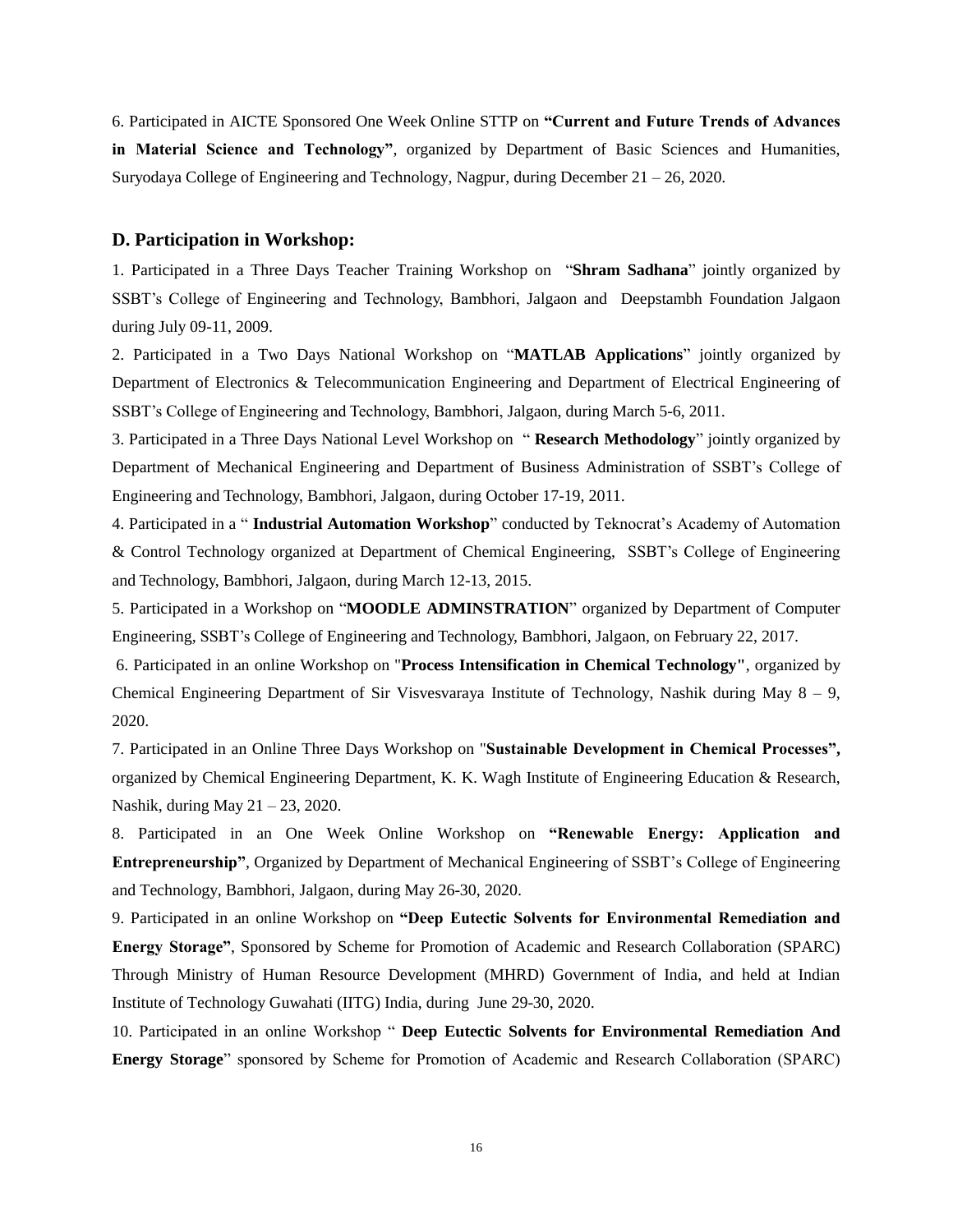through Ministry of Human Resource Development (MHRD), Government of India. The workshop was held at Indian Institute of Technology Guwahati (IITG), during July 29 – 30, 2020.

#### **E. Participation in Conferences/ Conclave/ Seminar/Training etc. :**

1. Participated in three Days course on "**In House Induction Training for Teachers**" sponsored by Indian Society for Technical Education, New Delhi (Under C.I.I.C.P.) at Anuradha Engineering College, Chikhli, During October 13 – 15, 1997.

2. Participated in a "**Orientation Programme for Engineering College Teacher**" jointly organized SSBT"s College of Engineering and Technology, Bambhori, Jalgaon and Engineering Education Foundation Pune during July 11-13, 2003.

3. Participated in a National Seminar "**Quality Assurance in Technical Education**", organized by Shri Sant Gajanan Maharaj College of Engineering, Shegaon on October 28, 2004.

4. Participated in an "**International Congress of Chemistry and Environment, ICCE-01**", Indore, during Dec 16-18, 2001.

5. Participated in a "**C.V. Raman Memorial Seminar, 2005**", at North Maharashtra University, Jalgaon on Feb.28, 2005.

6. Participated in a "**National Conference on Recent Trends in Chemical Engineering (RACE-2005)**", at JDIET, Yavatmal, on April 28, 2005.

7. Participated in a Seminar on "**Recent Trends in Chemical Technology**" organized by Department of Chemical Technology, North Maharashtra University, Jalgaon, during Feb.06-07, 2006.

8. Participated in a National Seminar on "**Nanotechnology: Perspectives and Future**" organized by SSBT"s College of Engineering and Technology, Bambhori, Jalgaon, on March 8, 2008.

9. Participated in a National Conference on "**Impact of Recession on Indian Chemical Industry**" National Conference organized by Smt.L.R.T. College of Commerce, Akola, during December 16-17, 2009.

10. Participated in the In-Plant Training Programme on **"Disaster Management"**, conducted by National Safety Council held at SSBT"s College of Engineering and Technology, Bambhori, Jalgaon on January 23, 2010.

11. Participated in a National Conference on "**Emerging Trends in Engineering, Technology and Management**" organized by SSBT"s College of Engineering and Technology, Bambhori, Jalgaon, on March 29, 2010.

12. Participated in a National Conference on "**Green and Clean Technology**" organized by SSBT"s College of Engineering and Technology, Bambhori, Jalgaon, on March 11, 2012.

13. Participated in an International Conference on "**Advances in Energy Technology**" organized by SSBT"s College of Engineering and Technology, Bambhori, Jalgaon, on March 29, 2013.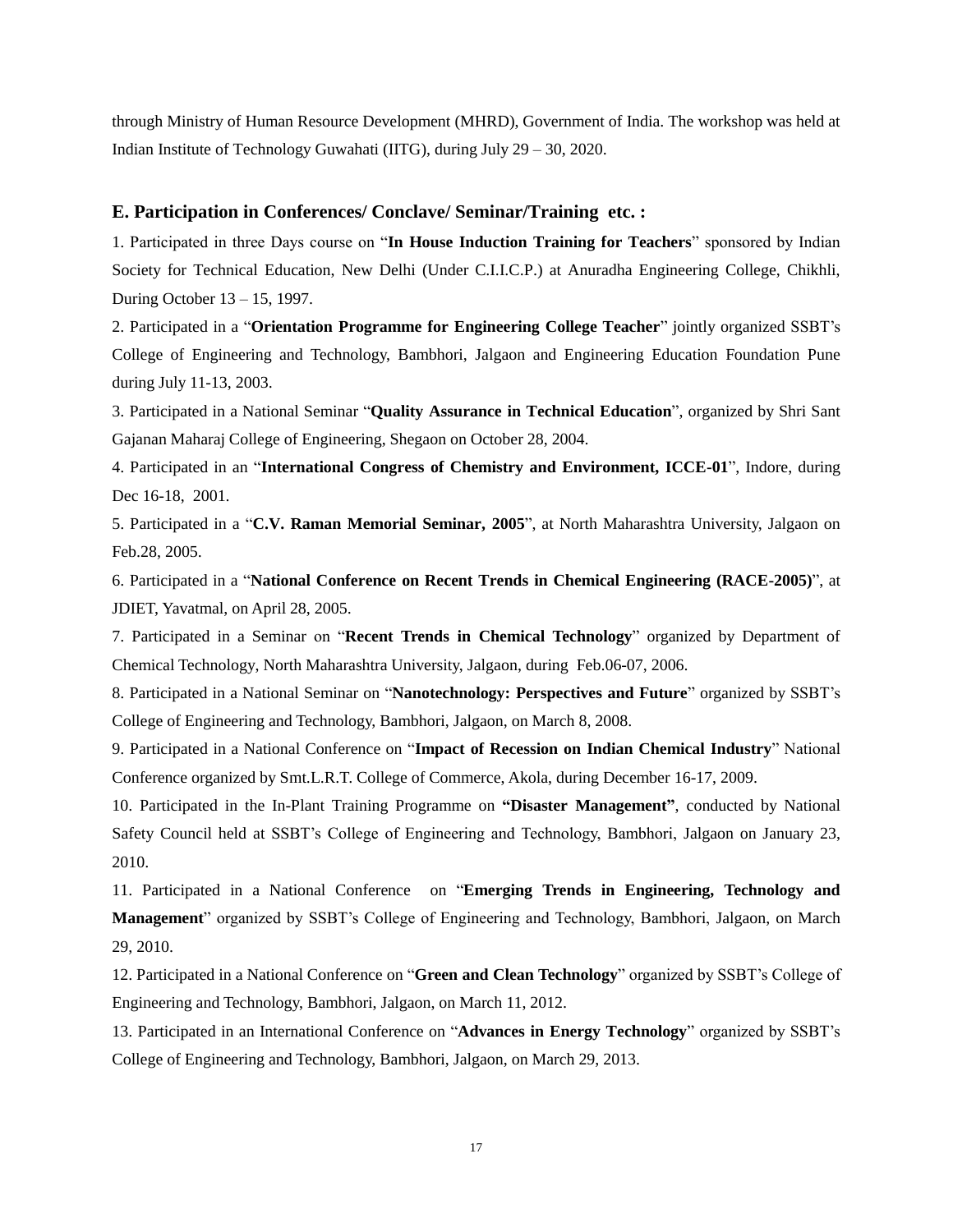14. Participated in an International Conference on "**Sustainable Development**", organized by SSBT"s College of Engineering and Technology, Bambhori, Jalgaon, on February 25-26, 2014.

15. Participated in an International Conference on "**Global Trends In Engineering, Technology and Management**", organized by SSBT"s College of Engineering and Technology, Bambhori, Jalgaon, on January 9-11 ,2015.

16. Participated in an International Conference on "**Global Trends In Engineering, Technology and Management**", organized by SSBT"s College of Engineering and Technology, Bambhori, Jalgaon, on December 22-24, 2017.

17. Participated in an "**International Conference on Global Trends in Science, Technology, Humanity, Commerce and Management (ICGTSTHCM2019)**", organized by SSBT"s College of Engineering and Technology, Bambhori, Jalgaon, on January 18-20, 2019.

18. Participated and successfully completed five days training on "**Laboratory Quality System Management and International Audit as per ISO/IES – 17025:2017**", conducted at National Institute of Plant Health Management (NIPHM), Hyderabad during July 15 – 19, 2019.

19. Participated in an "**International Conference on Global Trends in Science, Technology, Humanity, Commerce and Management (ICGTSTHCM19)**", organized by SSBT"s College of Engineering and Technology, Bambhori, Jalgaon, on December 28 -30, 2019.

20. Participated in an online "**National Level e- Entrepreneur Conclave**" jointly organized by SANDIP Technology Business Incubator of SANDIP University, Nashik and KBCNMU – Centre for Innovation, Incubation and Linkages (K-CIIL), Innovation Facility Centre (IFC) of Kavayitri Bahinabai Chaudhari North Maharashtra University, Jalgaon, during May 30 – 31, 2020.

21. Participated in an online Lecture Series on **"Accreditation: Let's Make It More Effective"**, Organized by Department of Electrical Engineering and Department of Electronics and Telecommunication Engineering, Shri G.S. Institute of Technology and Science, Indore, on 11<sup>th</sup> June 2020.

22. Participated in a Three Days online Conference on **"Proficiency Improvement on Polymer Processing and Advanced Characterization"**, conducted by Centre of Excellence in Polymer Science and Engineering in Association with Polymer Process Academy, Pillai College of Engineering, Panvel, during July 1-3, 2020.

23. Participated in an online Train-the-Teacher Training Program (TTT Program) on the theme **"Online Learning: Live Class Room Teaching Platforms"**, organized Kavayitri Bahinabai Chaudhari North Maharashtra University, Jalgaon, during July 24-27, 2020.

24. Participated in an International E-Conference on **"Recent Transformations in Chemical & Textile Technology"**, organized UICT, Kavayitri Bahinabai Chaudhari North Maharashtra University, Jalgaon, in Association with UPTTI Kanpur, during August 24-26, 2020.

25. Participated and presented a paper entitled "Prospects for Biodiesel Production in India" in ICFDMST – 2021, organized by the Department of Mechanical Engineering, Shri Vile Parle Kelavani Mandal"s Institute of Technology (SVKM"s IOT), Dhule, during December 23-24, 2021.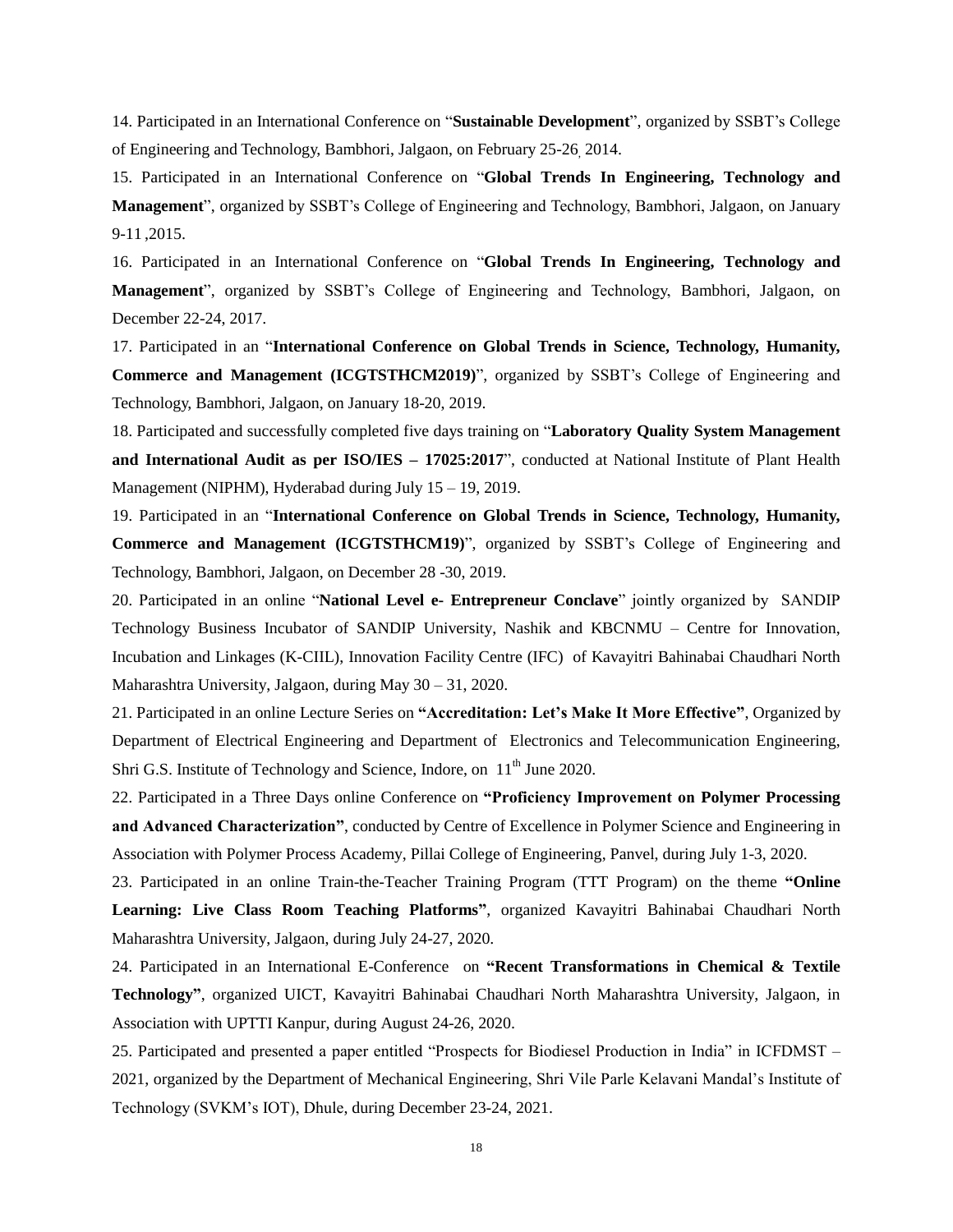26. Participated and presented a paper entitled "A Study of Advancement of Phase Change Materials for Solar Absorption Refrigeration System" in ICFDMST – 2021, organized by the Department of Mechanical Engineering, Shri Vile Parle Kelavani Mandal"s Institute of Technology (SVKM"s IOT), Dhule. during December 23-24, 2021.

## **F. Participation in Webinar, Quiz etc.**

1.Participated and completed an Online Quiz on "**Impact COVID 19 on Indian Economy with Special Reference to Maharashtra"** on 15<sup>th</sup> May 2020 organized by Department of Commerce and Economics of Annasaheb Gundewar College, Katol Road, Nagpur.

2. Participated and completed an Online Quiz on "**COVID 19 Awareness**" on 15<sup>th</sup> May 2020 organized by Department of Computer Engineering of Government Polytechnic Ambad.

3. Participated in an Online Webinar on "Industrial Scenario After COVID 19" from 20<sup>th</sup> May 2020 to 21<sup>st</sup> May 2020 organized by Training and Placement Department of Guru Gobind Singh College of Engineering and Research Centre, Nashik.

4. Participated in an Online Two Days National Webinar on "**Education Gen Next: Perspectives, Opportunities and Challenges"** from 19<sup>th</sup> May 2020 to 20<sup>th</sup> May 2020 organized by St. Teresa's Institute Education Mumbai.

5. Participated and completed an Online "**International COVID 19 Awareness Quiz 2020**" on 24th May 2020 organized by Department of Commerce of Rajiv Gandhi University, Arunachal Pradesh.

6. Participated in a Webinar on "**Digital Transformation in Plant Engineering**" on 24th May 2020 organized by Maharashtra Association of Training and Placement Officers.

7. Participated and completed an Online "**COVID 19 Awareness Quiz** " on 24<sup>th</sup> May 2020 organized by Department of Chemistry of Nutan Maratha College Jalgaon.

8. Participated and completed National Level Online Quiz Competition on "**Indian Economy"** on 25th May 2020 organized by Department of Economics of Shri Shivaji Arts, Commerce and Science College, Motala Dist. Buldana.

9. Participated and completed an One Week Webinar Series on "**Preparation for Competitive Examination**  in Life Sciences" from 26<sup>th</sup> May 2020 to 31<sup>th</sup> May 2020 organized by Department of Botany and IQAC of Shri Shivaji Arts, Commerce and Science College, Akola.

10. Participated and completed an Online "Awareness Quiz Program About Covid 19" on 27<sup>th</sup> May 2020 organized by Department of Statistics, Computer Science and IQAC of Rajarshri Chhatrapati Shahu College, Kolhapur.

11. Participated and completed an Online International Webinar on "**Adopting Materials for Virtual**  Classroom" on 27<sup>th</sup> May 2020 organized by R.S.Mundle Dharampeth Arts and Commerce College, Nagpur.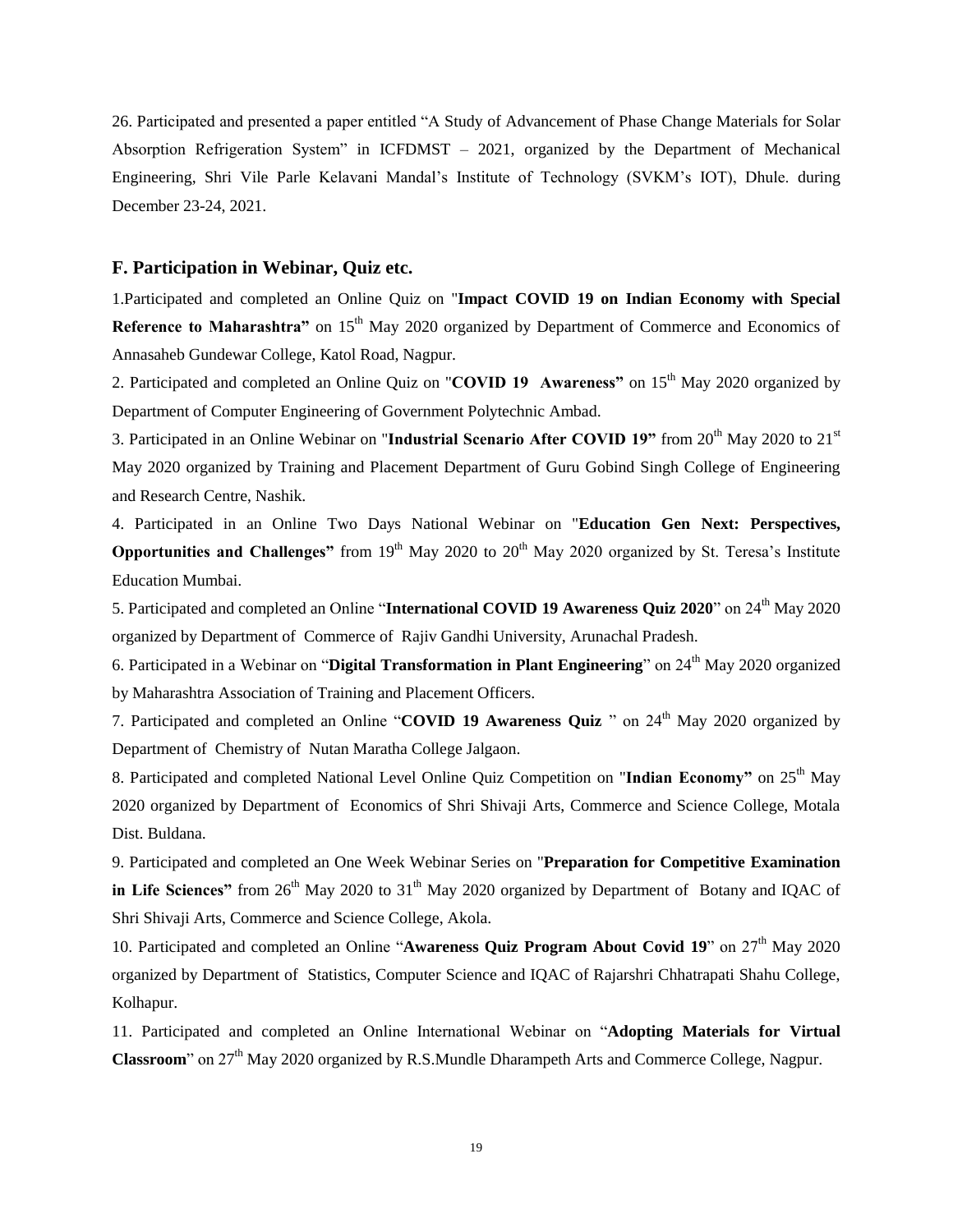12 Participated in an Online One Day National Webinar on "**Gender and Cyber Crime During COVID19 Pandemic**" on 27<sup>th</sup> May 2020 organized by Women Development Cell (WDC) and Internal Complaint Committee (ICC) of S.M. Shetty College of Science, Commerce and Management Studies, Powai, Mumbai. 13. Participated and completed an Online Quiz on "**Assembly Language Programming**" on 29<sup>th</sup> May 2020 organized by Department of Computer Science and Engineering, Babasaheb Naik Colege of Engineering, Pusad.

14. Participated in an One Day National Level Webinar on "**Management of COVID 1 During Post**  Lockdown Period" on 30<sup>th</sup> May 2020 organized by SMT LRT College of Commerce, Akola.

15. Participated in a webinar on **"Intellectual Property Rights(IPR) for Intellects"** organised by Institutes Innovation Council(IIC) Research Development Cell of PVPIT, Budhgaon, Sangli held on 20<sup>th</sup> June 2020.

16. Participated in a webinar on **"Characterization Techniques for Nanomaterials"** organised by Department of Physics, The National Institute of Engineering, Mysuru, Karnataka held on June 26,2020.

17. Participated in a Webinar on **"Brief Insights on Project Management in Oil and Gas Engineering, Procurement & Construction Projects"** organized by Department of Chemical Engineering, SSBT"s College of Engineering & Technology, Bambhori, Jalgaon (M.S.), India on 27th June, 2020.

### **WORK INVOLVEMENT:**

#### **AT INSTITUTE LEVEL:**

- 1. Nodal officer, **Atal Ranking of Institutions on Innovation Achievements** (**ARIIA**)
- **2.** Coordinator, **Shram Sadhana Innovation and Entrepreneurship Development Centre** (**SSIEDC**)
- 3. Chairman, **Energy Club**
- 4. Chairman, **College Discipline Committee**
- 5. Member, **The Internal Quality Assurance Cell** (**IQAC**)
- **6.** Member, **Organizing committee of International Conferences ICGTETM 2014, ICGTETM 2015, ICGTSTHCM-19, ICGTET -2020-21**
- 7. Member, **Anti ragging Committee**
- 8. Member of **Admission Committee**.
- 9. Member of **Cultural Committee**.
- 10. Member of **Shram Sadhana Engineering Alumni Committee.**
- 11. Coordinator, **PMKVY Phase I & II**